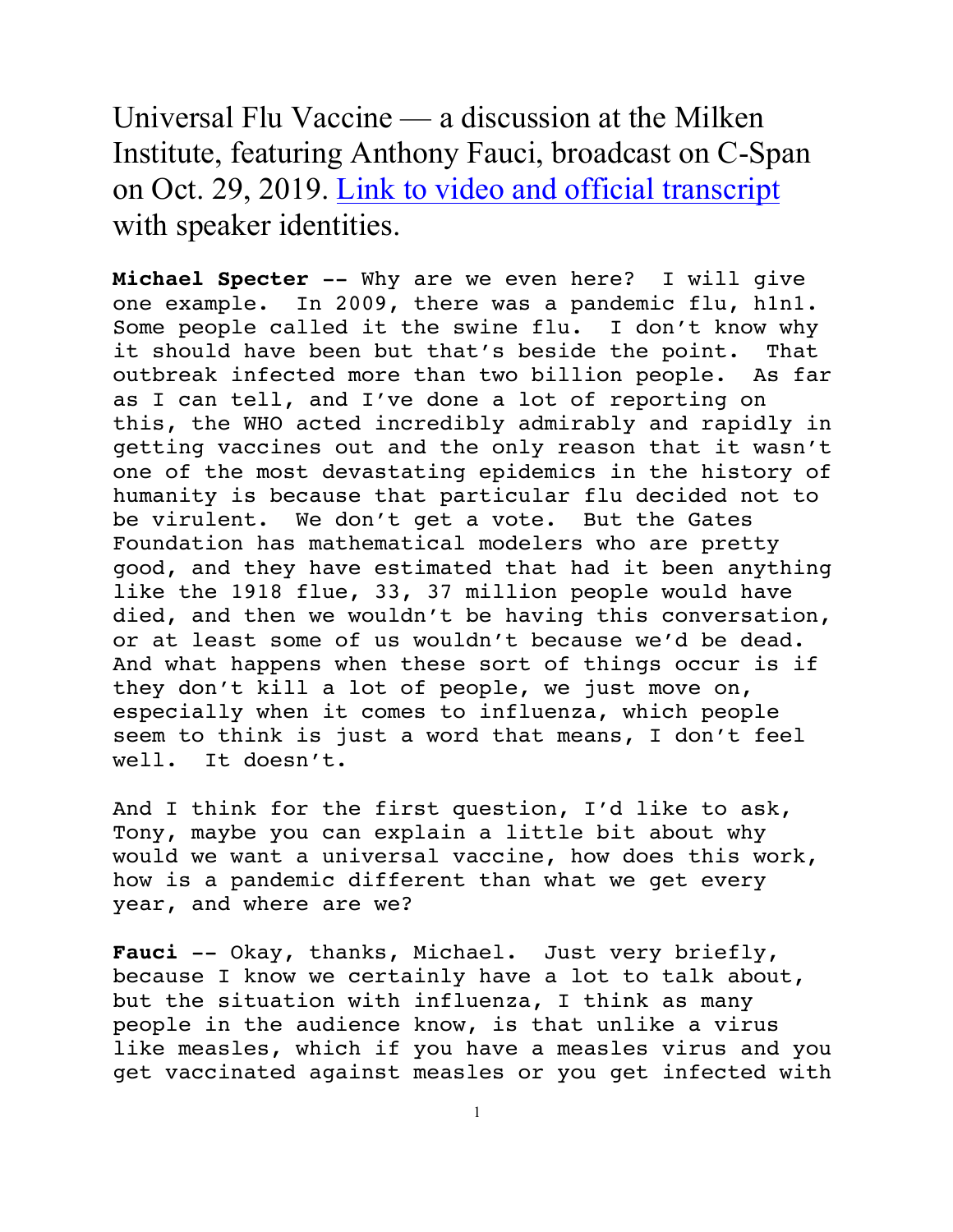measles, that you are protected essentially for life for the simple reason that measles doesn't change from year to year or from decade to decade, whereas influenza is very unique in that it is a virus, a group of viruses. There are different kinds of influenza A, and let's just focus on influenza A, that tend to, we use the terminology drift from season to season in that there are mutations that change it enough so that you really need to get vaccinated each year, and you try to anticipate the right match between a vaccine and the virus that will be circulating.

And then every once in a while, as Michael alluded to, you have a very dramatic change, either by mutations or by evolutions, from animal influenzas that jump species, recombine or what have you, and you have something that's called a shift or a real big change. That's really unique. I mean, the viral infections that we deal with, polio, smallpox, measles, etc. don't do that, so we're dealing with a continual moving target from season to season and the threat of a pandemic.

So the title of this session is the quest for a universal flu vaccine. So when we talk about a universal flu vaccine, it really right now is an aspirational goal in that the quest being to make a vaccine that induces a response in the body to that part of the influenza that doesn't change from season to season, from decade to decade, or even that much when you get a pandemic. And scientists now throughout the country and the world have been able to identify components of the influenza that really do not change much at all and the critical issue is getting a vaccine to induce a response against that part.

Now a universal flu vaccine is not going to be today, we don't have it and then we flip a switch and then next year, we have it. It's going to be an iterative process because if you look at the display of influenza A's, they're in two major groups and there are 18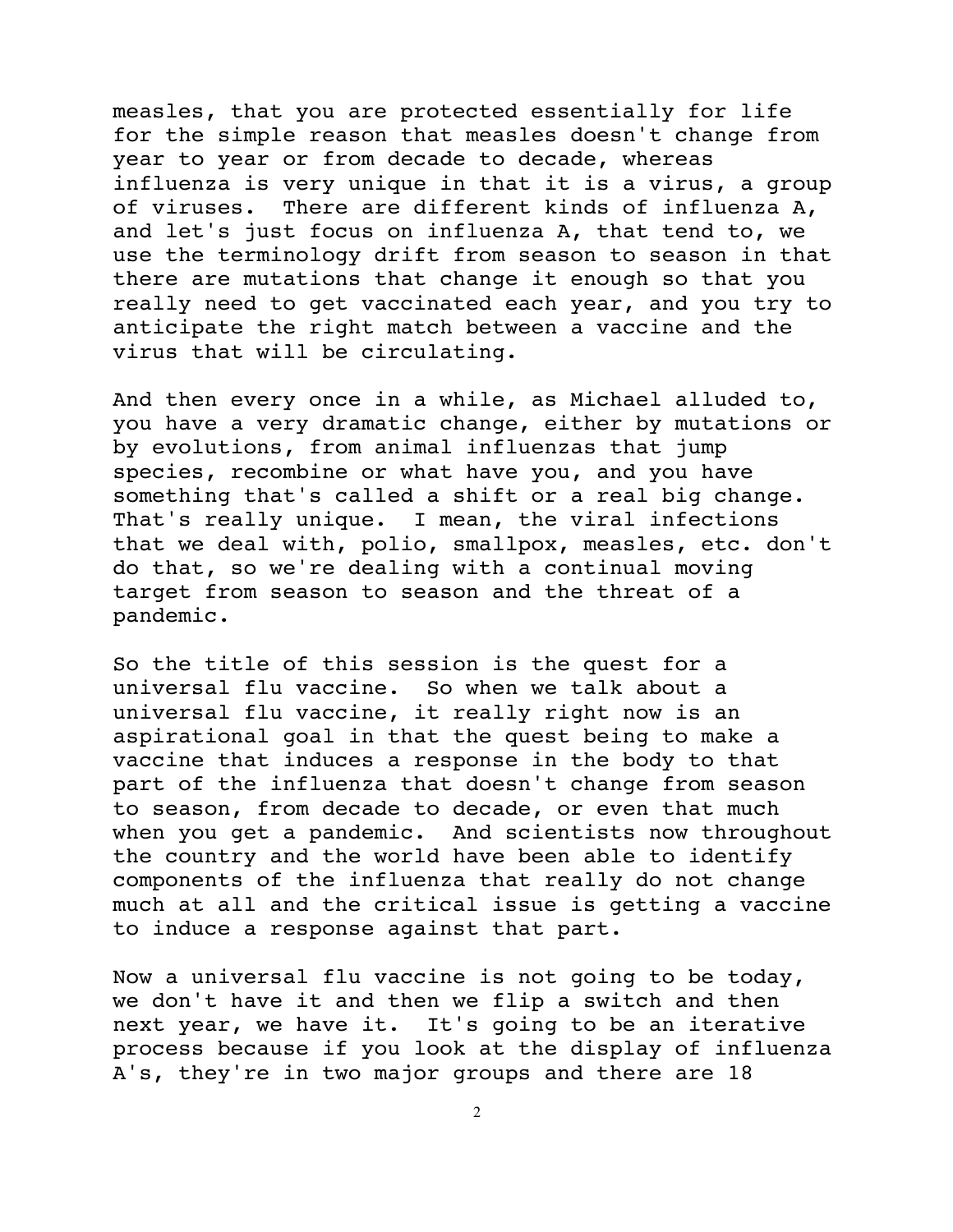different H's, so there's a lot of wiggle room in there that you're gonna have to cover. So the quest or the road to a universal flu vaccine will be to for example take one of the group one of the influenzas in group one -- let's take H1 -- and we know that it changes a bit from season to season, to make a vaccine that would cover all of the iterations of H1. And then the next step would be maybe all of the iterations of whatever is in group one. And then there's group two that has H3 in it, and then the next goal would be to make a vaccine that covers all of the iterations of H3 and on and on.

So it's going to be a stepwise process with the ultimate aspirational goal of having a vaccine that you could give relatively infrequently compared to now, which you need it every year, that could be every five years, every ten years or what have you, that covers the broad array of the influenzas that we would be experiencing. So that's it in a nutshell.

**Michael Specter** -- Thank you. One of the things I've done as a journalist is constantly write stories telling people to get flu vaccines. But they really kind of suck and people always say to me, why should I get a flu vaccine, and I always say 23% is better than 0%, and as far as my mouth goes, that is true. But I'm wondering, like when I wrote something for a report that many of you have access to, the Sabin Salk vaccine report on influenza we put out last year, and I talked to literally dozens of people in this field, and not one person -- I asked them all at least one question: Is this as good as we can do? Not one person said yes. Not one person said we were close to doing it as well as we can do and I'm just sort of curious, why are we so bad at protecting ourselves from what many people consider the sort of most likely virus to cause the most damage to humanity? And I'm going to let anyone of you who wants to answer this do so.

**Rick Bright** -- Thanks, Michael, and I wish the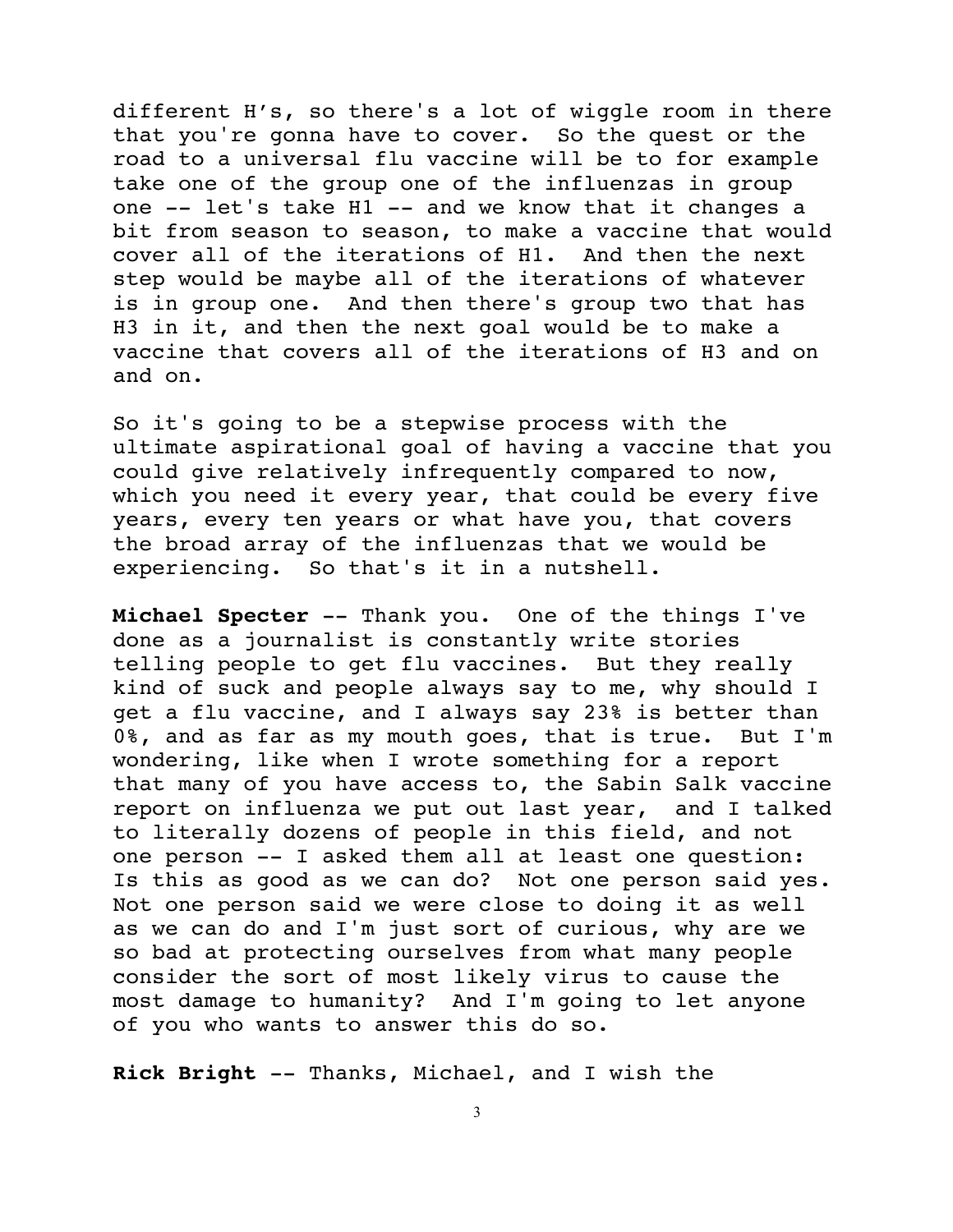narrative would have come up on the video coming through because what's called out in that narrative is a sense of urgency to address this problem. I mean, there are still six hundred and fifty thousand people around the world dying every single year from seasonal influenza. And if we take that scenario that Bill Gates and the Gates Foundation funded from the Institute for Disease modeling that says if we had another outbreak like a pandemic virus today like what we saw in 1918, in that six-month time period, we would have 33 million people dead. And not only that, that virus would have been seeded all around the globe and two months after that, our best technologies to make vaccines would start releasing vaccines. And so we're still behind the gun on the tools we use to make the vaccines.

We have some reasonable vaccine foundations and we can make them better by adding adjuvants, high-dose vaccines that are not fully utilized, and a lot of parts around the world don't have access to the vaccines at all. And so I think that the sense of urgency needs to be there, Michael, but also the fact that we need to leverage the tools we have and at the same time envision what that universal flu vaccine is in a very rapid, urgent pace to get there.

**Michael Specter** -- So as part of my life, I teach at Stanford and people use this word in Silicon Valley which I mostly hate but I'm gonna use it now: disruption. Why don't we blow the system up? I mean, obviously, we can't just turn off the spigot on the system we have and then say hey, everyone in the world should get this new vaccine we've not given to anyone yet, but there must be some way that -- we grow vaccines mostly in eggs the way we did in 1947. I mean, we live in a world where I can download whatever song I want on to my phone at command and we grow vaccines the way we did 70 years ago. What is going on with that, Peggy?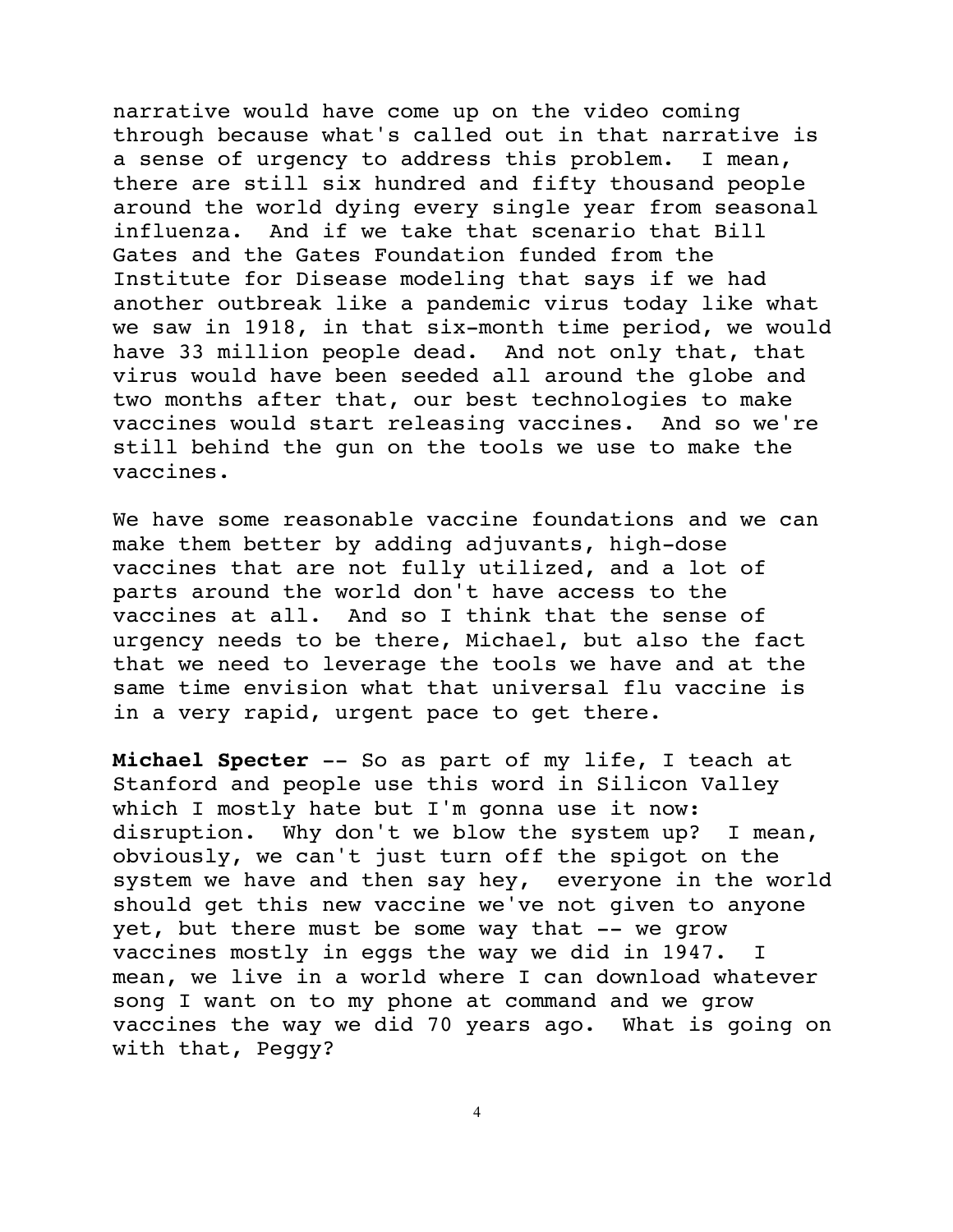**Margaret Hamburg** -- I think I can talk on my own.

**Michael Specter** -- I never knew that about you.

**Margaret Hamburg** -- Well, I think it certainly is the case that we are behind where we have to be in terms of the urgency of this threat and how we're harnessing advances in science and technology and how we're mobilizing as a society to also recognize the magnitude and scale of the problem before us. Clearly, disruption comes with uncertainty and it comes with uncertainty on many levels, uncertainty within the scientific community and how we do science, regulatory uncertainty, which I know something about, and also uncertainty about adoption and access and all of that. I think one of he things is and I think hopefully one of the messages coming out of this panel is that it's time to stop talking, it's time to act. And we've talked about these issues for a very long time and and that has taken the place of action sometimes, I think. But in terms of the why we're still growing it mainly in eggs, I think, you know, a part of it is that it's just the way we've always done it, it's the way we know we'll get some kind of vaccine out into the marketplace, and there's always been the hope that in the meantime, other work will be going on and we'll have the breakthrough and the aha moment when we have a universal vaccine. Clearly, that is not going to happen. I think it's also that we haven't had this sense of urgency.

**Michael Specter** -- Do we need to have lots of people die for that sense of urgency to occur?

**Margaret Hamburg** -- Well, the incredible thing is that lots of people do die every year and yet we aren't mobilizing, you know. I would have to say to be more positive since I can't really answer the question of why is it taking us so long because I think it shouldn't have and, you know, there really is not a good excuse. The science has had to move forward.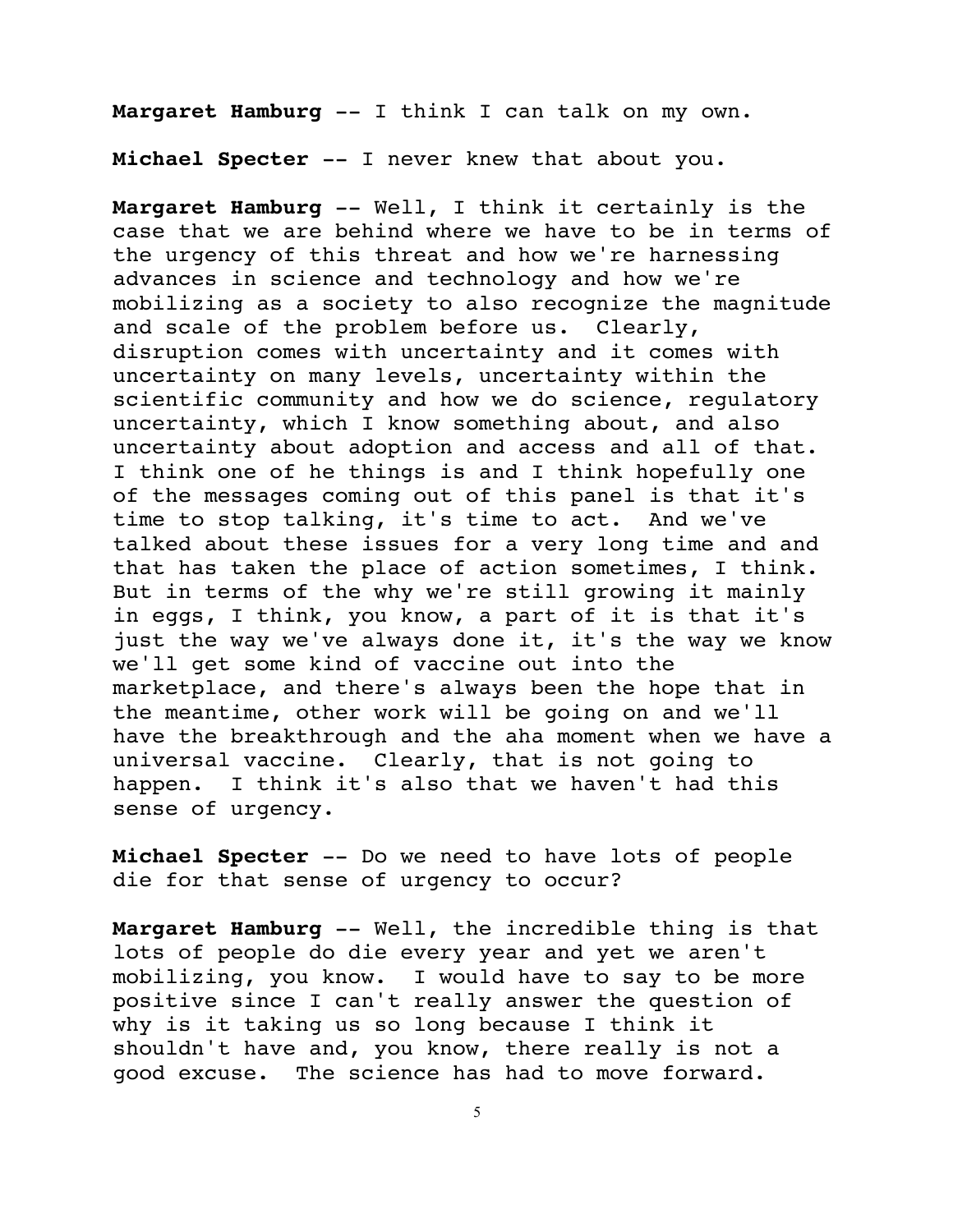Gaps in the science still persist, including our understandings about, you know, immune protection in addition to understanding the nature of this particular virus, which has its complexities. Certainly part of the problem has been that it's much safer for a company to just keep doing what it's doing than to try to do something new but it's also I think we haven't funded all the the work that needs to be done.

On an optimistic note, there's a lot going on now and and Tony is leading efforts and there are other efforts, Gates Foundation, the European Union research, Horizon 2020, many other activities as well, but we're also not very good at collaboration and I think that needs to be addressed. We need to start sharing knowledge. We need a roadmap for research that really we follow. We identify what do we know, where the gaps are, how can we fill those gaps? We need to identify what are the ruts that we're stuck in that we have to get out of and how are we gonna use all the capabilities in science and technology today and the energy of our society and the scientific community to get the job done?

MS -- This collaboration issue seems particularly interesting and urgent to me because there's this vast amount of data out there and what happens is a lot of it just falls by the wayside. If you do a study and it isn't published, then it goes away and yet there may be good data. I think Casey has something to say about that, about openness and collaboration. Could we be doing --

**Casey Wright** -- Good day. It's my pleasure to be here. I think isolation is our enemy and there are opportunities to expand transparency and expand a culture of transparency and open data sharing that I think could unlock breakthroughs and create new insights to accelerate our progress. You know, we're the sole philanthropy on the group and we really build into our DNA a bravery about asking really hard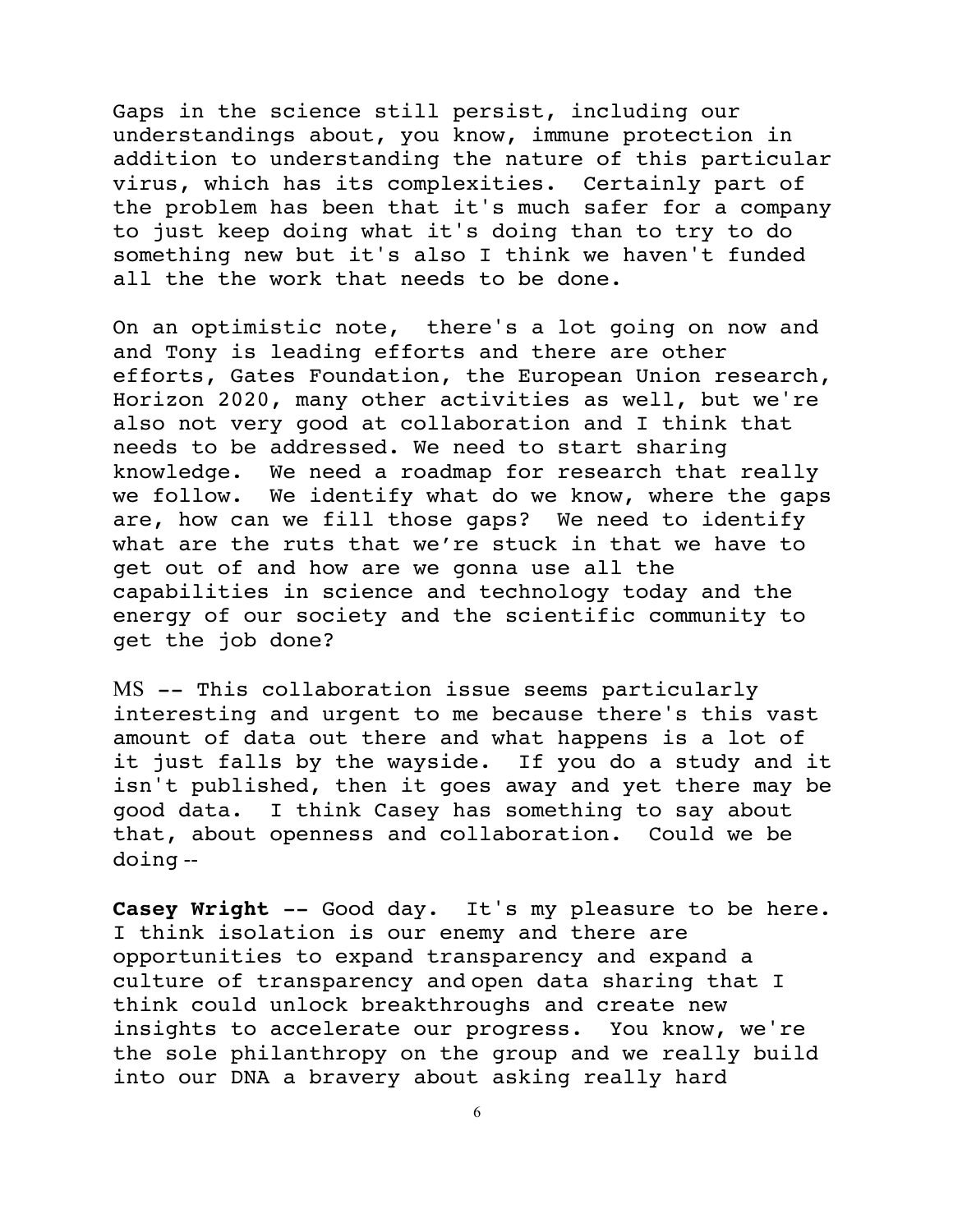questions. For example, we've been asking, what is the role that publication bias may play in limiting our progress going forward? What are what are the opportunities for funders in this space to really meaningfully collaborate to build co-funding opportunities and build strategies together? What are the ways by which grantees can behave as cohorts in a collaborative fashion and less as individual contributors?

And one of the programs I think Michael is alluding to is that we just established a new collaboration with the Center for Open Science and the Public Library of Science to really create new incentives for researchers to publish null and negative findings. I think publication bias really does limit our options and if we can shed more light on data that's not published, can we create new incentives to bring that -- bring those analyses to the front and shed more light on them? I think it would be really wonderful. This new program that we've started, we're literally asking researchers to open their file drawers, pull out the floppy disks, whatever they have, and we'll pay them to reduce that opportunity cost and to draft those manuscripts and work and help them get those published because we think there are a number of opportunities ahead of us if we shed more light on that information.

**MS** -- I'm curious to what degree any of you think this and maybe, Bruce, you can address this, is a is a PR issue in some ways because people talk about the flu. I had the flu, I feel fluish. And about 80 percent of the time -- I'm making that number up but it's a lot of the time -- they don't really have the flu. Like last night, I had a bug. I do what I do for a living so I won't call it the stomach flu because I'm quite sure it isn't, but most people would call it that. Is that part of the problem, that we don't have appropriate nomenclature?

**Bruce Gellin** -- I think that there's there's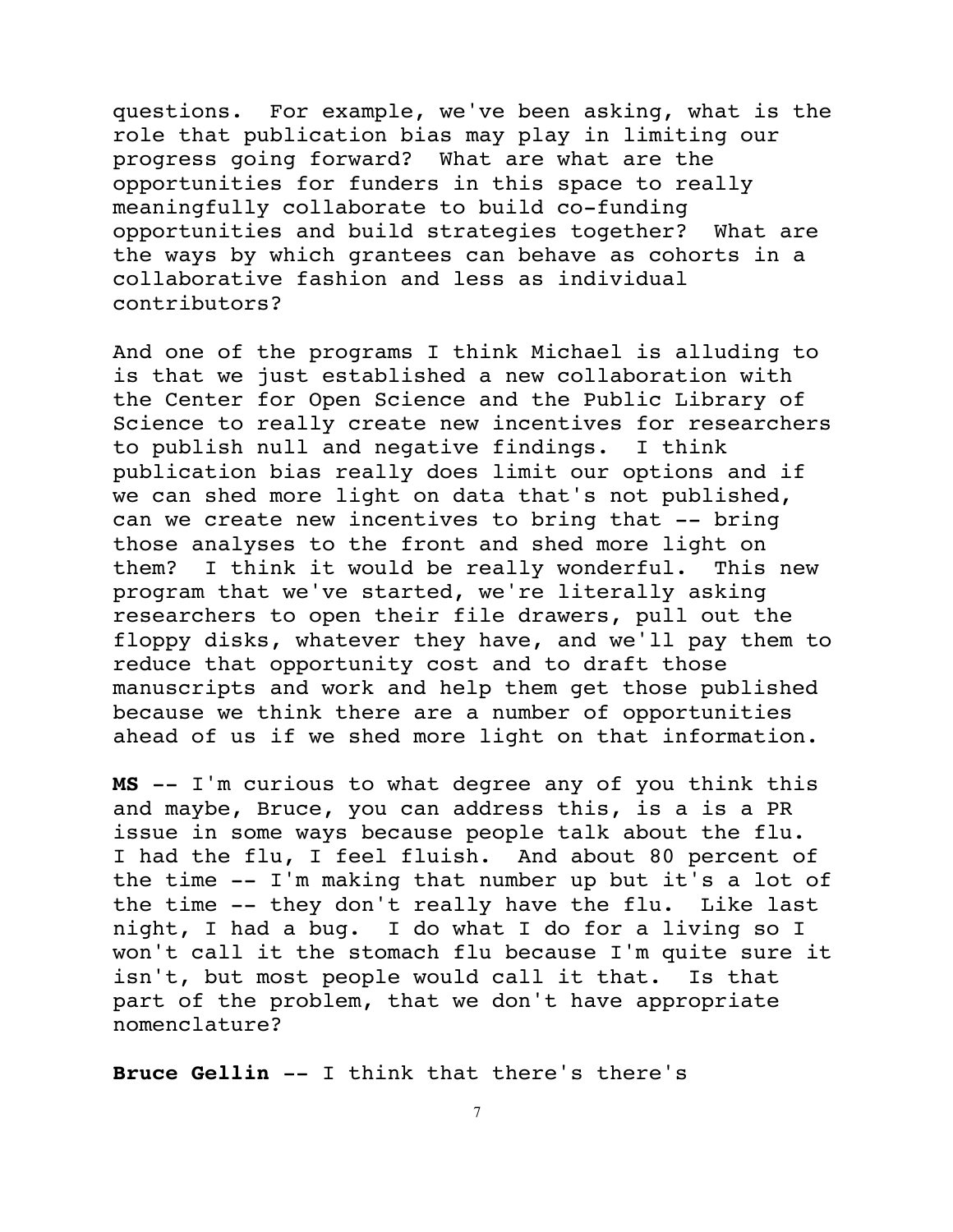complacency I think on that side as well. Peggy also mentioned the institutional architecture that keeps innovation from happening. I think those two things are connected, that the people say well, the disease isn't so bad, I had the flu, I got over it. The vaccine isn't so great, good enough, I'll take it. I think there's that piece of it as well.

But I wanted to go back to the Sabin Aspen Report so the Sabin vaccine Institute is here in Washington. Knowledge and innovation is one of our pillars, and we teamed up with Aspen last year to pull together a group, and the idea was a diverse group of big thinkers, people from science, people from philanthropy, from industry, from journalism to take on issues in vaccine and vaccination. And not surprisingly, given that was the hundredth anniversary of the 1918 pandemic, that was the issue and that's where the urgent -- that's where that speechless video came from.

M**S** -- Silent movie.

**Bruce Gellin** -- But that's where the urgency came from and the recognition is, we need to do some things differently. I think there was a discussion there about the sort of cascade from communication to coordination to collaboration to convergence, and we need to sort of work our way down that pipeline to make sure hat we're actually getting all the way to the end to try to bring in as much as possible to take on this problem.

**Margaret Hamburg** -- You know, the complacency really is real. Reflecting back on when I was in government, not in the last administration but a few administrations back and I was starting to develop some public health preparedness programs. And I went to FEMA to talk to them about doing a tabletop exercise with us around preparedness for a biological threat and we were gonna do a flu-pandemic-like scenario. And they said, you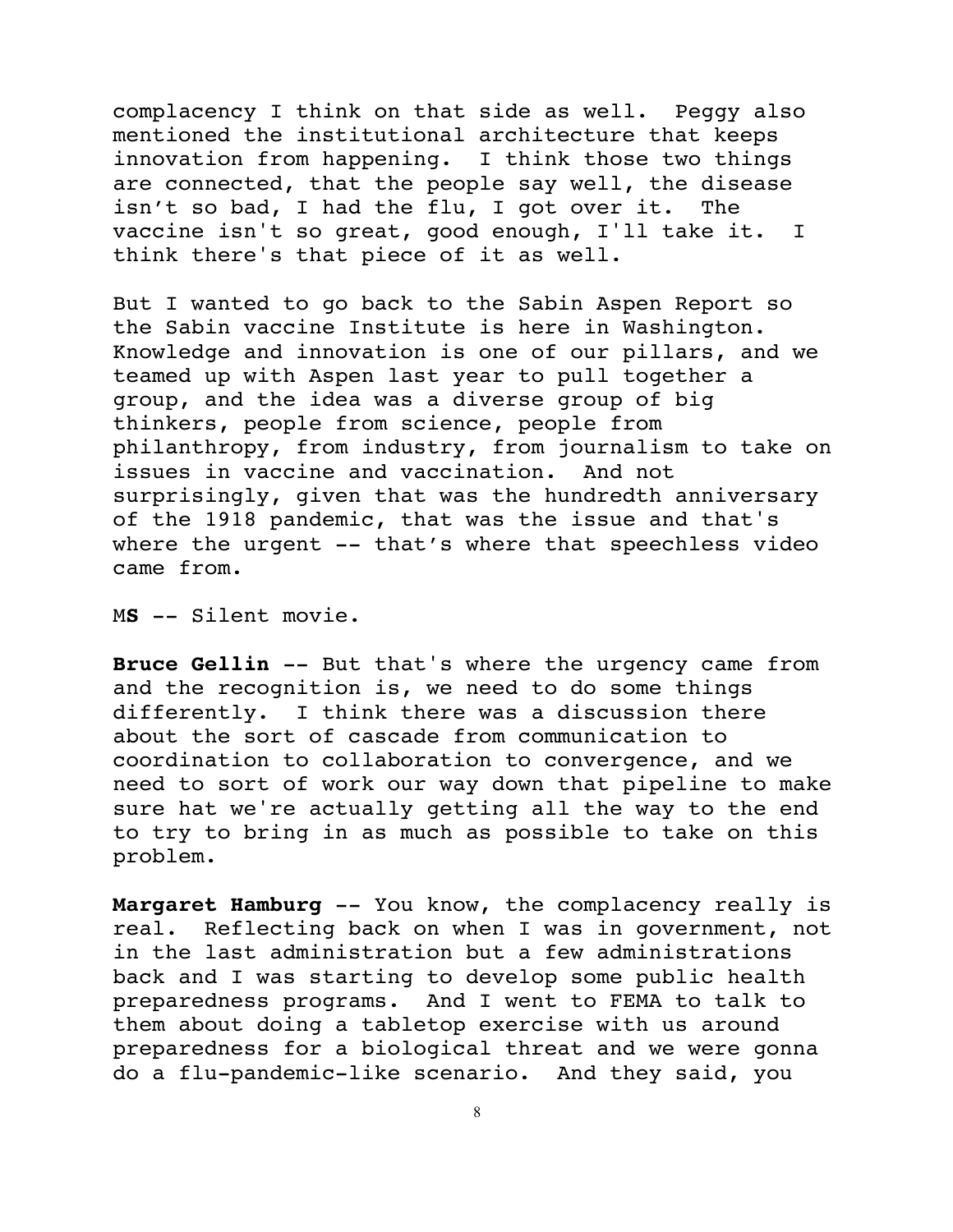know, we don't do infectious disease. We do hurricanes, we do floods, you know, earthquakes, all kinds of disasters but, you know, disease outbreaks?

And I persuaded them to participate and it was a remarkable thing to watch them as events unfolded, realizing just how much this kind of an outbreak would undermine all of the sort of essentials of civic life, how it would undermine their own ability to mobilize and respond to needs, and also the recognition of the economic costs and productivity costs, in addition to the medical concerns, and ultimately the loss of faith of people in government and leadership because of the failure to be able to provide a vaccine in a timely way and other things. So, you know, people just still don't think enough about what this really means in our daily lives and what the impacts are even though every year, we're suffering a lot of preventable death, illness, and disability.

**MS** -- Well, that's why I asked the dark and unpleasant question, does something really bad have to happen? And it seems to me one of the curses of the public health world is if you guys do your job well, everyone goes along and is healthy.

**Margaret Hamburg** -- And they cut your funding.

**MS** -- But if you don't or if you do your job well and people get sick anyway, then somehow you just failed, and I'm not sure how you get around that. I'd like to take a half step back though and maybe Tony is the person to address this or Rick. Where are we? I mean, can you give us a better sense of how far we've come on our approach to a universal vaccine in the last, I don't know, decade?

**Fauci** -- Yeah.

**MS** -- Because it used to be not just that --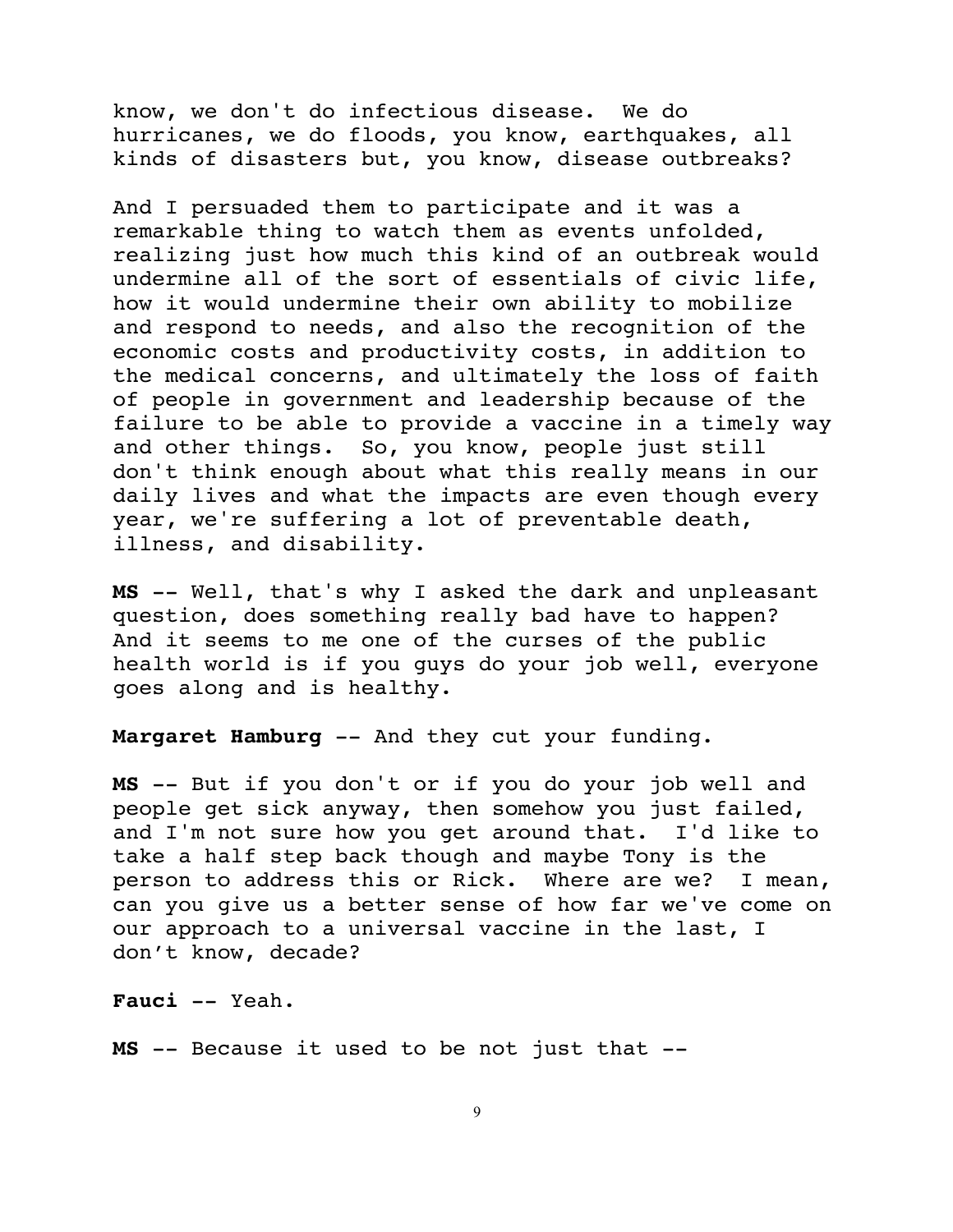Fauci -- Well, we didn't we really didn't -- Michel, we didn't have the a real confidence in the scientific basis that we could actually induce a response or even what components of the virus, if you did have an immune response against, would actually be able to broadly cover. When we had the evolution of structure-based vaccine design, when we use cryo-EM's to look at for example the molecular configuration of the stem -- I mean, one of the big targets of a universal flu vaccine, certainly not the only target but one of the targets if you look at the hemagglutinin molecule, which if you kind of metaphorically constructed it, it's kind of like a head which is a mushroom cap with a stalk or a broccoli cap with a stalk, is that the part that the body makes an immune response against is the head. It's what we call immunodominant. When the body sees influenza, it much, much prefers to make a response against the head. When that gets it right, that's good news because you're gonna get protected. The sobering news is that that's the part that does the mutations that I mentioned a little bit ago.

The part that's the stalk or the stem doesn't really change much at all. That's potentially good news. The challenging news is that the body doesn't readily make an immune response against that because it's not immunodominant and it really hasn't been studied very well. Now that we know that if in fact you make a response against the part of the virus that doesn't change, that when you look at the response the body makes and test it against an array of viruses, you get a much, much broader coverage than against just the particular head of the hemagglutinin, which likes to change from season to season, whereas the stem sort of stays the same relatively speaking. That's not something we knew 40 years ago.

That's something that just now it's beginning to appreciate so what investigators are doing -- again, it's not the only target -- is to take that stem and get rid of the distracting head and stabilize that stem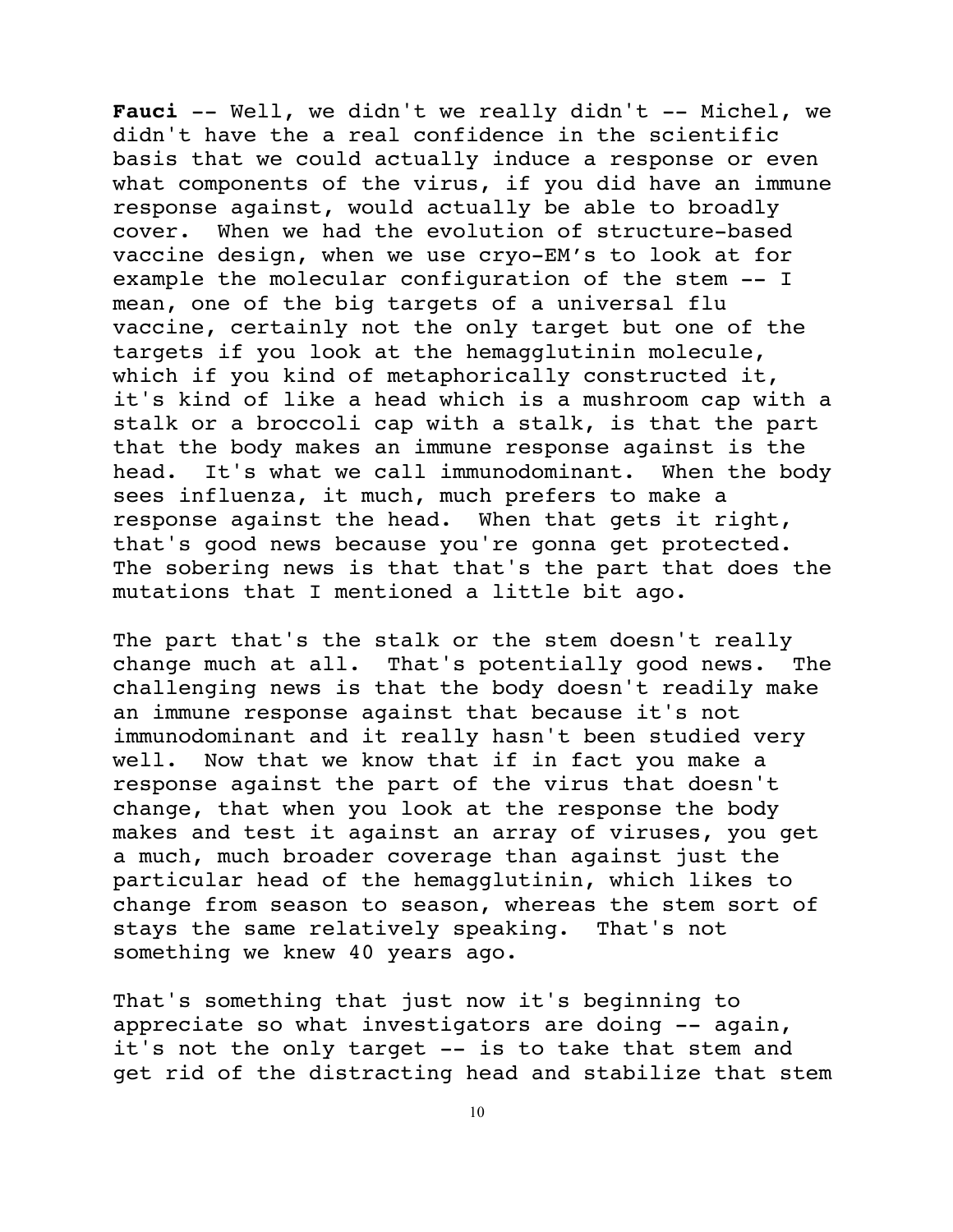and put it in a way -- not growing it in eggs, getting back to what you were saying, not growing the virus at all but just getting the sequences, getting the appropriate protein and sticking it on a selfassembling nanoparticle that is much, much more immunogenic, not only is it much more immunogenic but you don't have to grow it. You can make a lot of it and if you do it right and partner with industry, that's the kind of thing that doesn't have the vicisitudes of growing in eggs. This is the thing that is 10 years in the making not the 40, 50, 60 years that you said we were doing the same thing. The critical challenge, and it relates to its and one of the things that that Peggy said, is that in order to make the transition from getting out of the tried and true egg growing, which we know gives us results that can be, you know, beneficial -- I mean we've done well with that -- to something that has to be much better, you have to prove that this works and then you've got to go through all of the clinical trials, phase 1, phase 2, phase 3, and then show that this particular product is going to be good over a period of years. That alone, if it works perfectly, is going to take a decade.

**MS** -- Well, I'm not a representative of industry but I'll pretend I'm one. I make a flu vaccine every year and it sells and it protects people to the degree that we can expect.

Fauci -- See, you have no incentive.

**MS** -- Why the hell would I go spend 400 million dollars to do this thing, which may be great and if it's really great, you give it once or twice or five times.

**Fauci** -- And that's where the federal government comes in. No, seriously, what happens is -- in fact, you bring up an excellent point. Our responsibility to the public health and not the profit line has to be able to push the process to the point where industry will find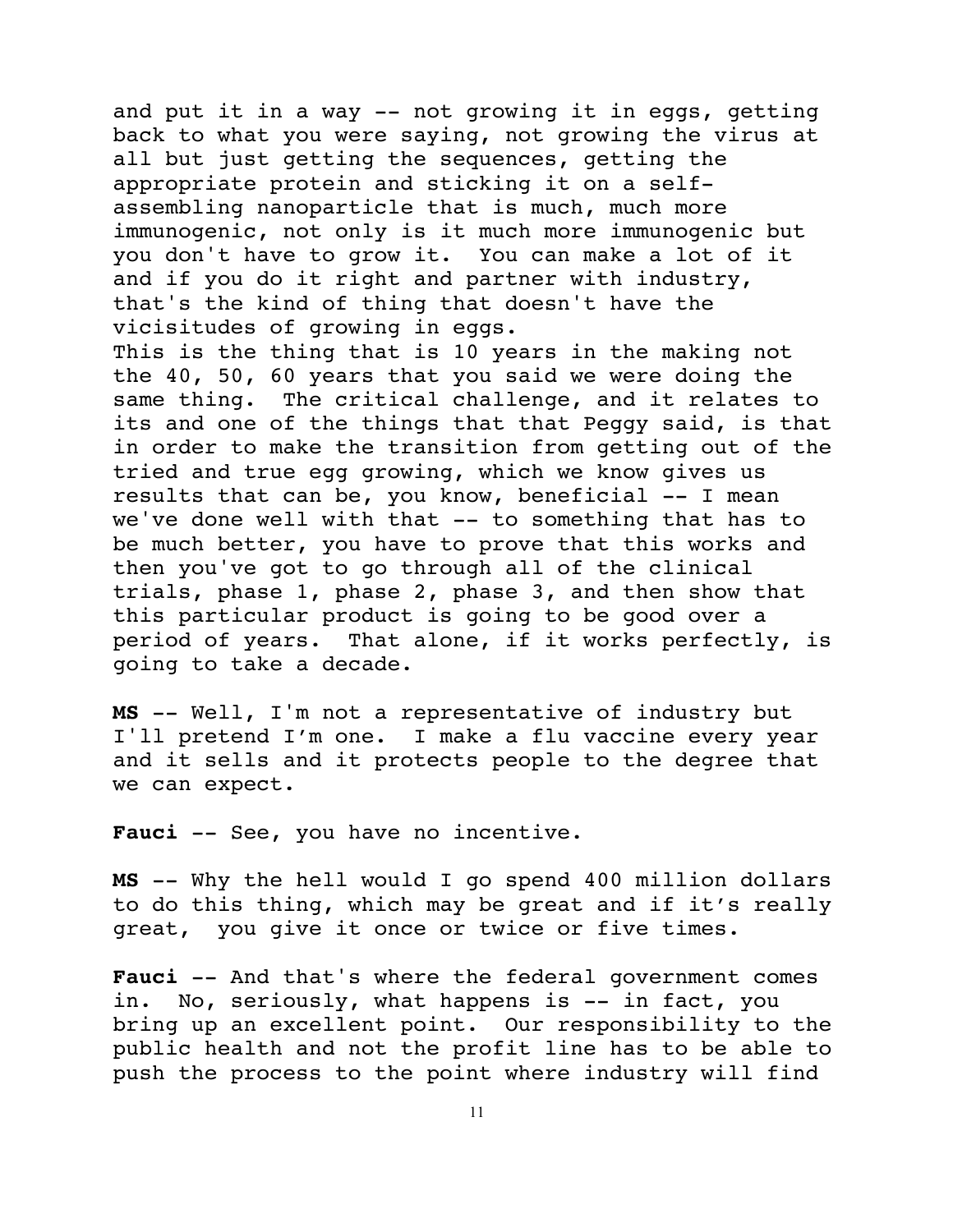it to their benefit to do that. I think if you're gonna sit back and wait for a company that's been growing virus and eggs for the last 30 years to spontaneously change without any incentive, without any de-risking, it's just not going to happen

**Rick Bright** -- Can I add to the story a little bit as well?

**MS** -- Please.

**Rick Bright** -- I think my mic is working out there. I mean, it's not that the field is not active. I mean as Dr. Fauci said, for 40 years or more there had been concepts and approaches and it's ebbed and flowed, the amount of energy from biotech and from academics and from large pharma. You know, for a while back in the 80s and 90s, the m2 target was too sexy target and a lot of energy focused around there and then, you know, big funding came available from government in 2005-2006 with that the threat of avian influenza h5n1 spreading. So a lot of new ideas cropped up but they were still focused on the framework that the government put out saying it should be an HA-based, antibody-driven vaccine. At the same time, we're learning so much about HIV vaccines and other vaccines through the field and we've been focusing on almost a dogmatic approach that an antibody only is what's going to save the day for influenza, and now there's so much science from investigators in NIH-led studies showing the how the breadth of an immune response is critical for so many of these lifelong or long, durable vaccine or immune responses. The energy now trying to pull that into an influenza vaccine approach is out there.

But what I think Peggy said is we're seeing a lot of these silent approaches where there might be at anytime forty different companies on the landscape right now in the pipeline attempting a broadly reactive, universal, or cross-reactive -- there's various different labels we're putting on it right now for funding primarily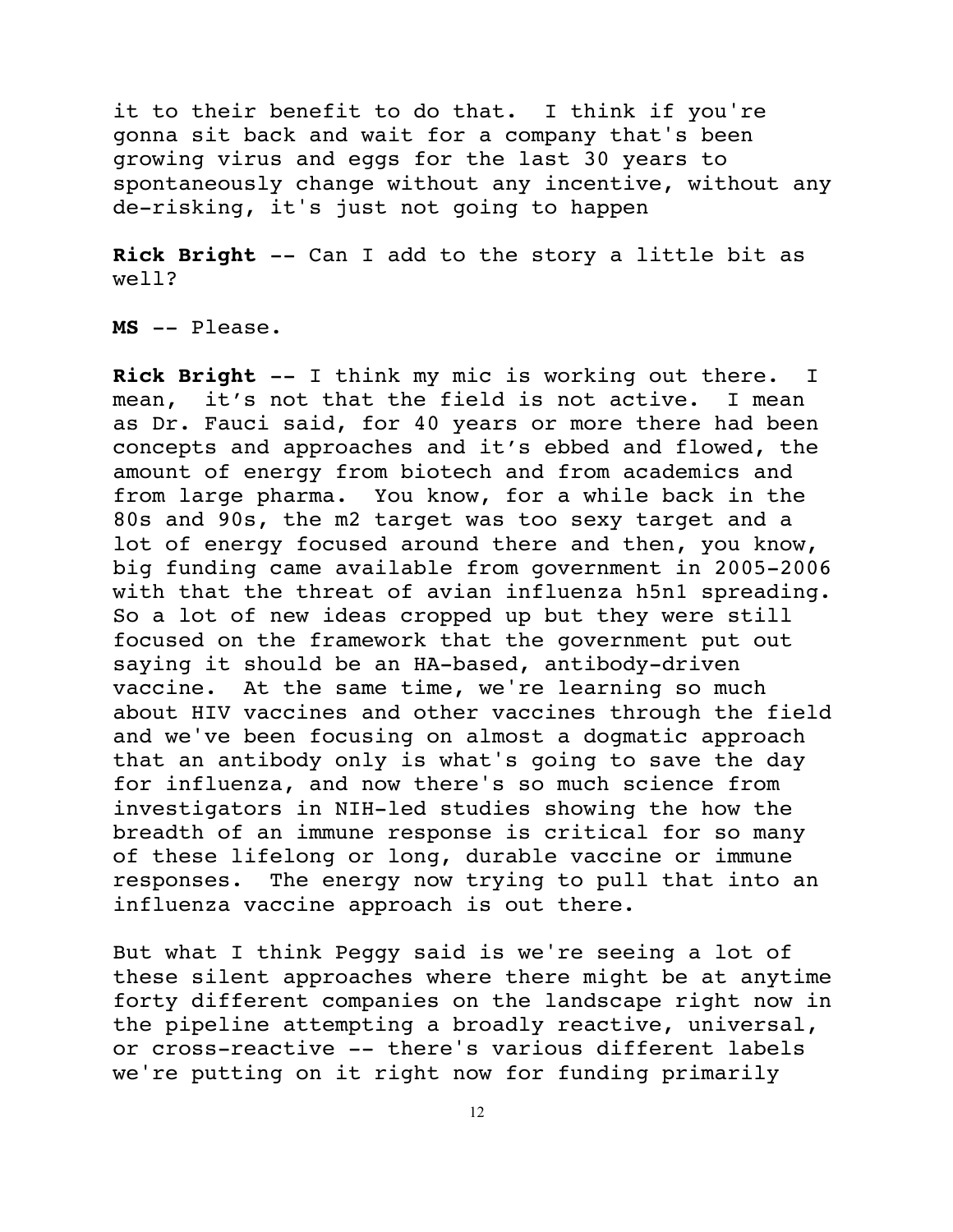reasons, but they're kind of siloed. You really don't see them leveraging the full scope of knowledge that we've learned about the breadth of the immune response and how it can play a critical role.

And we're still measuring the impact of our influenza vaccines through surrogate markers that were established years ago from egg-based vaccines, the HAI titer must be good enough. We're not conducting really large efficacy trials understanding the details of the immune response. We're not comparing the new technologies that we're getting licensed today for influenza vaccine against each other in the seasonal influenza world every single year around the world. Where we distribute a hundred and fifty million doses of a seasonal vaccine in our country every year, we don't even know how many people are getting vaccinated, how many of those doses are delivered to people, which doses they got and what the real outcome is so we can learn from that knowledge base on how to optimize or improve our vaccine.

So there are opportunities we have today with a wealth of knowledge and data that's been created for a number of years that has still been ignored because it's not pulled up into some larger brain trust for those forty different companies to leverage and make the best vaccine approach, or even for us to determine which vaccines we have today are working or are not. I think if we uncloaked the poorest performing vaccines on the marketplace today, it might be very revealing to tell us which of the technologies we have and allow us to go deeper into those technologies to determine why they're more effective. There are vaccines licensed today that are more effective. I think we're just afraid to admit the truth because we don't have the capacity to spread those vaccines widely once the truth comes out. But we need to identify those markers, those changes as differentiators. We need to build that brain trust, we need to move as quickly as possible and urgently as possible to get these technologies that address speed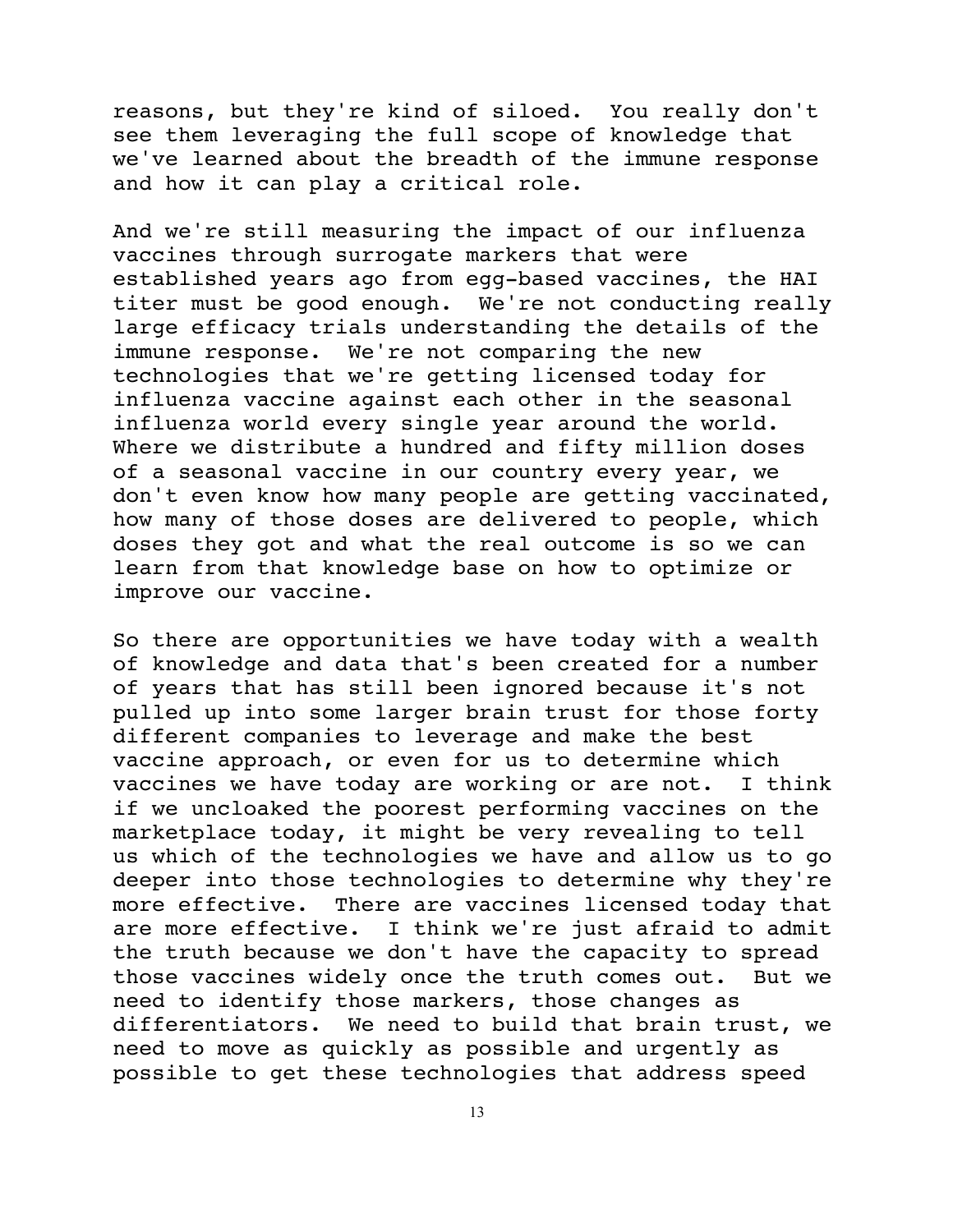and the effectiveness of the vaccine.

The Council of Economic Advisers from the White House just put out a report in line with an executive order from the White House saying that we need to prioritize development of vaccines for influenza that are fast. And so right now they're, as you said, mediocre and slow. A mediocre and fast vaccine is even better than a mediocre and slow vaccine, honestly, but we can make better vaccines and make them faster, but 361 billion dollars every year is our economic cost for seasonal influenza. In a pandemic, that goes into the trillions of dollars. We have to take that sense of urgency, that economic cost, that societal cost and the lives lost into perspective to think how do we gather this information and share it in a very targeted way to accelerate development of one of these better, faster vaccines.

**MS** -- So I'll ask Bruce this. One of the principal conclusions this group we had last year came to was we need a new entity. We need something special to do this because I won't say we're spinning our wheels, we're not, but we're definitely not accomplishing what we could accomplish and there are many people who think we're not going to do that unless we do something very fundamentally different I'm assuming you're on board with that, Bruce.

**Bruce Gellin** -- Well, that was -- I mean, that was the ultimate conclusion of that cascade of all the c's, from communication to convergence, and bring all those things together in a coordinated way. In addition to the to the research that Dr. Fauci's group supports, in addition to work that Bart is doing, there's a lot of private industry as well that has pieces of this puzzle. I think they've made a compelling argument that there are -- there's clearly more to learn from what we have now. But in addition, given the urgency, and I think that was the overarching theme of the report, given the urgency, we need to do things in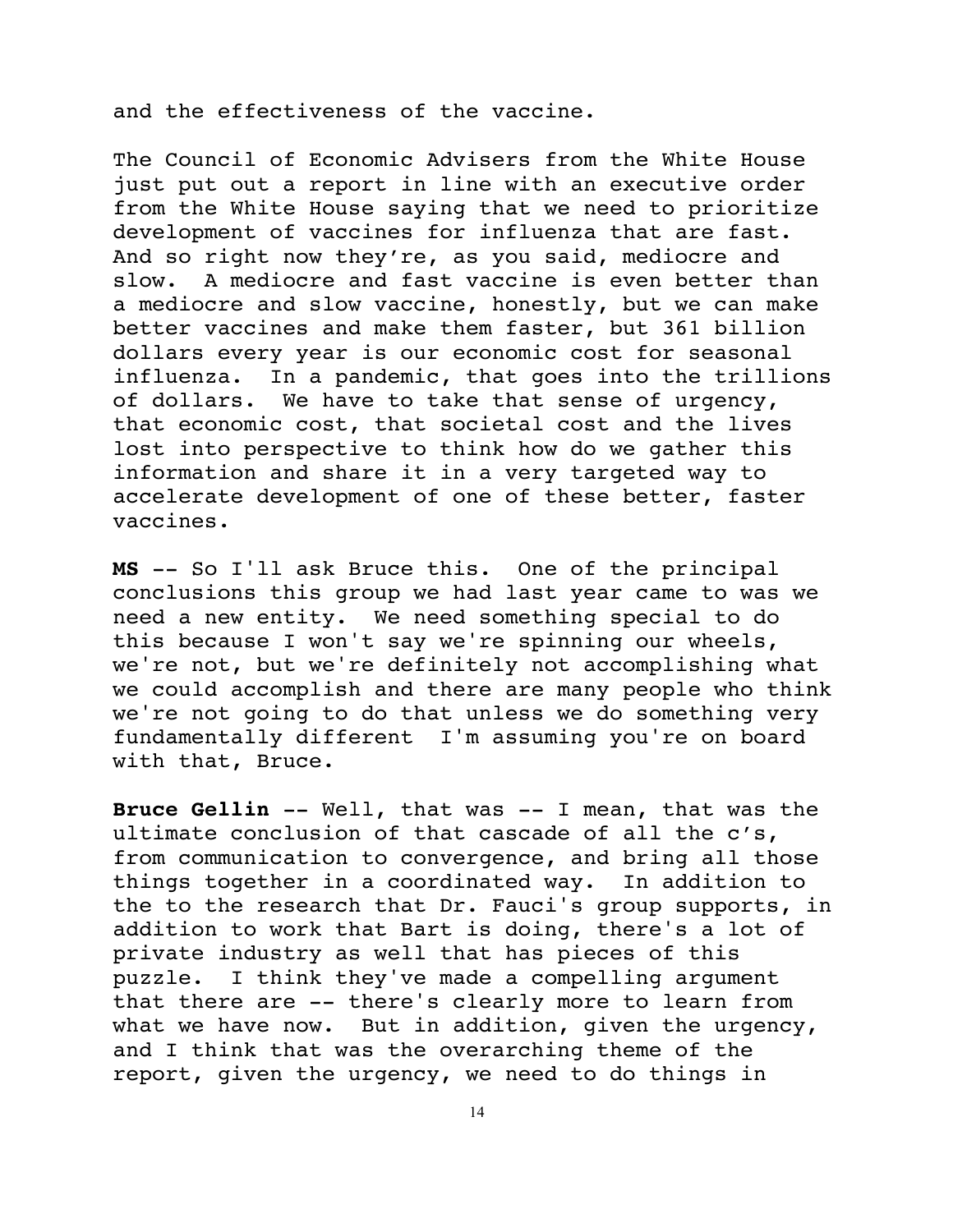addition to what's already happening. What else can we do, how can we bring in new ideas to this to this space?

I think we need a Barry Marshall moment. When I was in medical school, ulcers were in a territory of surgeons. And then came the observation that no, there's a bacteria there and now with antibiotics and pepto-bismol, ulcers have gone away, gastric cancer is down, and the surgeons are doing something else. So we need to bring that as well. As I've been here -- I'm sure I've got this wrong for the people of Milken but I've been looking at this logo and it seems to me that that actually tells us part of this. We need to bring in strands from different places to try to think of how we're going to solve this solve this together on top of the work that is already going on.

**MS** -- I'm not exactly sure how we do that. And I have one other question that's been bugging me, and maybe I'm wrong about this. So it seems -- I know there's a lot of people doing great flu work but young, smart PhD students and post-docs go where there is funding and the funding exists but the there's greater funding in other areas. I don't run into an endless number of people at Stanford Medical School who are doing flu research. They're doing gene editing stuff, they're doing neurology, you know, there's a lot of things they're doing. This doesn't seem like it's principally one of the important issues on students or brilliant young researchers' minds. How do we change that or am I wrong?

**Bruce Gellin** -- I mean, I think you're right but one example is a year ago, the Gates Foundation with Flu Lab teamed up to put out a grand challenge for this and acknowledged all this stuff's going on, we've seen the NIH roadmap, the importance of some of the basic research. But on top of that, are there other people who we don't know from other fields who might have a solution this problem that don't know that they might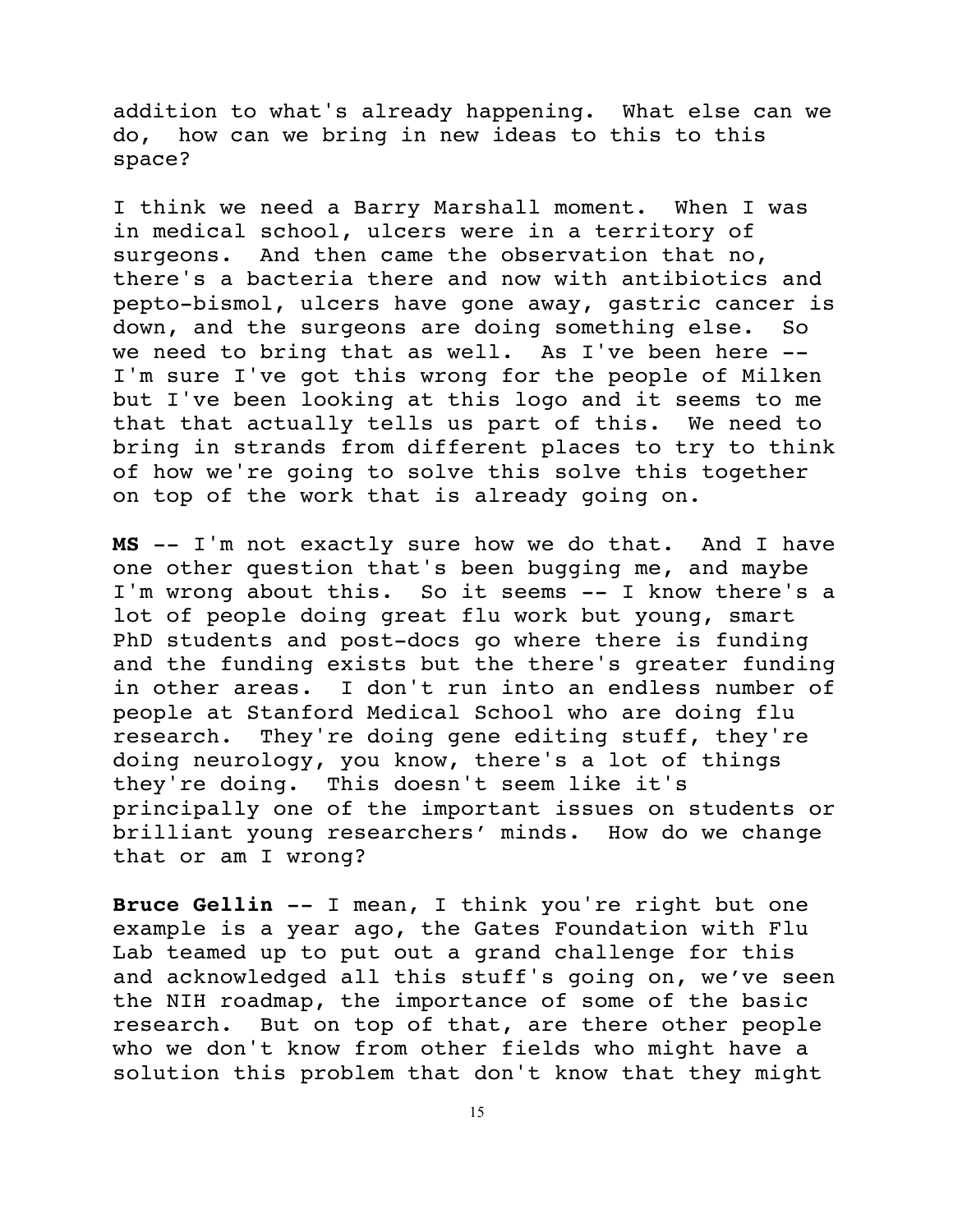have a solution? That's I think a step forward. There's a lot of interest there with that. They're trying to forge better interdisciplinary collaboration. I think that's the kind of thing that, in parallel with what we've heard about from Rick and Tony is the kind of thing we need to layer on top of this.

**Rick Bright** -- I think also, it's just not sexy anymore. I mean, it probably hasn't been for quite some time. I mean, when I was in grad school, everyone was working on HIV vaccines. I was in the laboratory Harriet Robinson and working on DNA vaccines for HIV and I came to the lab and everyone's working the HIV says you can do what everyone else is doing or I've got a little bit of leftover flu money on a flu grant over there and no one's interested in influenza, so I took on that challenge. But to make it sexy I think we have to -- I like the concept of disrupting this field. If we are just continuing thinking we're going to work on a another iteration or -- no offense. I mean, I think we need to continue what we're doing but another iteration or another assay or another step, I don't know if that's enough to excite those really creative thinkers. So in addition to doing what we're doing we're so good at, I think in parallel there might be a need or even an urgent call for an entity of excitement out there that's completely disruptive, that's not beholden to bureaucratic strings and processes.

**Fauci** -- Well, the HIV field was galvanized when we put a lot of money into it so let's talk about reality. And and I think that the easiest way to get a grad student really excited about something that isn't sexy is to, you know, put a gown on it by having a lot of money. And as you well know, I mean, there has been movements among certain members of Congress, and Markey put a bill in for increasing the influenza for universal flu vaccine by a billion dollars over five years, which is 200 million dollars over each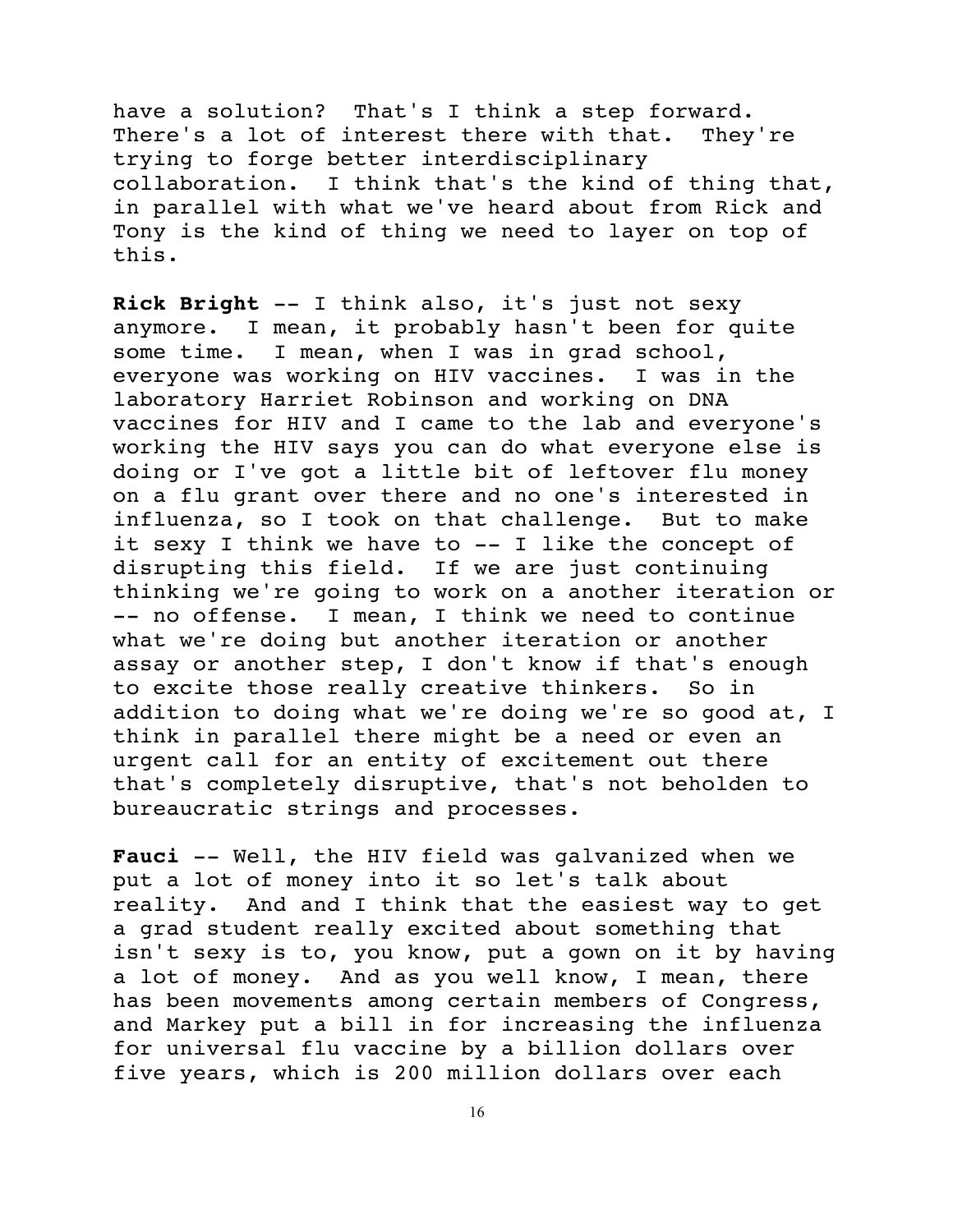year for five years. When you put in that kind of investment, you will get people excited not to do the same thing they're only doing, you'll get new people to come in with new ideas that are disruptive and looking at it from different angles. So when you have an infusion of resources, that's how the field changes because that's exactly what happened with HIV.

**Margaret Hamburg** -- And also when people care. I mean, Tony and I were talking yesterday about the early days of HIV/AIDS and how the activists actually helped to move the research agenda in powerful ways. But people also I think that go into science want to make a difference and if they feel -- if we really put this in the context of the burden of disease and what it means. You talked about PR before. We haven't done a good job of that and I think that will help both generate the resources and will also, you know, I think draw on the best instincts of people going into science who want to make a difference in this country and around the world.

**Casey Wright** -- I think we're being terrible PR people because we're flu ambassadors and we're saying flu is not sexy. It's very sexy. At Flu Lab, our ambition is to defeat influenza. 650,000 people died last year and they will die this year and they will die next year. And we seek a transformative product. I think that we can absolutely, in parallel with the pursuit of an iterative process -- I think in parallel, we can we can yes/and this we need to set an ambition for the ultimate vaccine. This is broadly protective it is once a year -- once in a lifetime. It is durable, it is for everyone on this planet, and it eliminates this annual scourge and it eliminates the pandemic threat, and I think it's -- we've all been talking about the need for urgency.

We see -- we're talking about a lot of increased passion in our field and I think that's very important.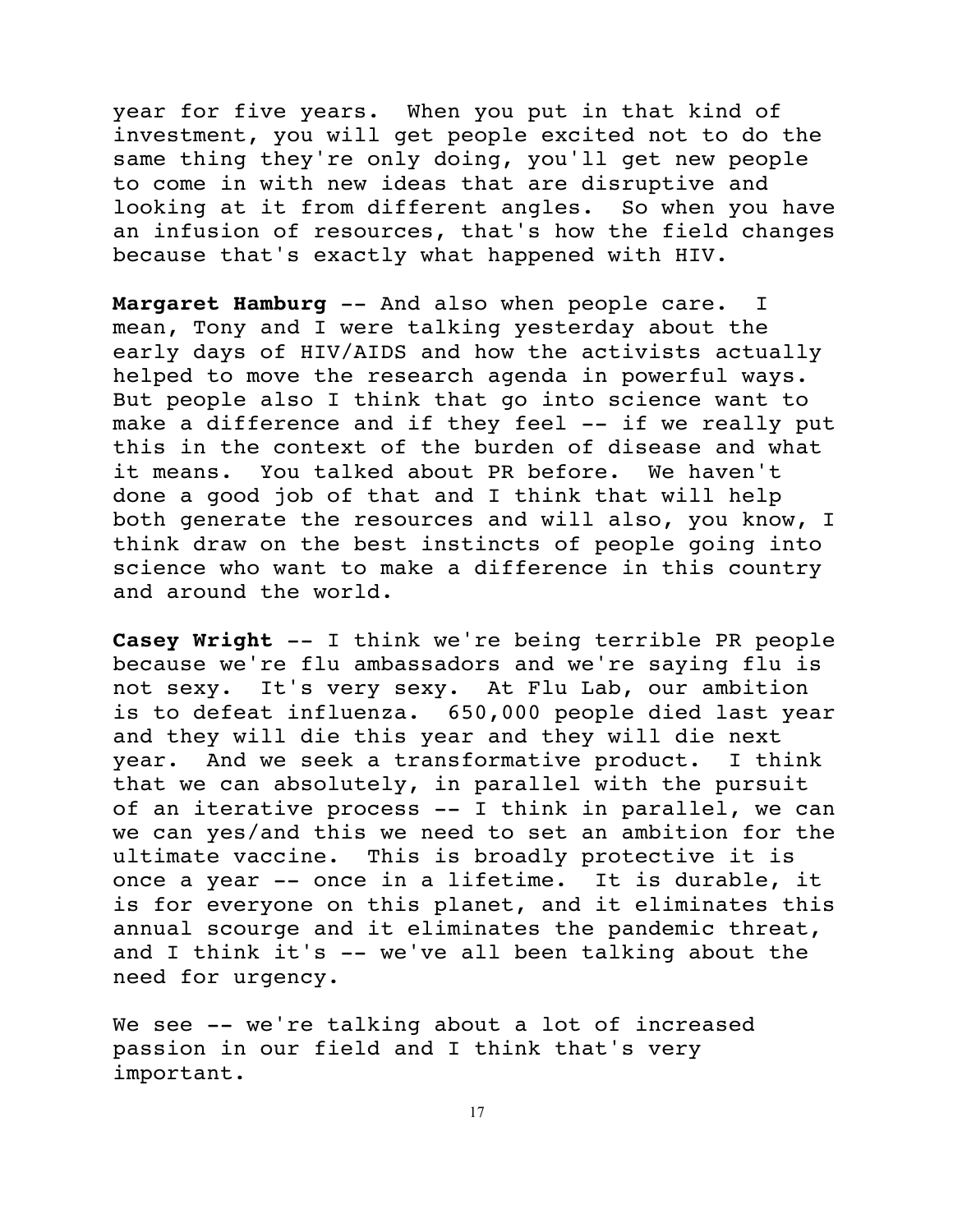But, you know, we've really been asking ourselves and our community sort of the really hard questions. Are we organized in the right way to harness the new scientific insights and this passion? Are we are we organized in the right way to make permanent progress and meet this goal and, you know, that's one of the reasons why we asked the Sabin Vaccine Institute and the Aspen Institute to really interrogate these issues, and their results are really quite clear. There's no clear global owner of the problem and there's no clear global owner of the solution. It's hard to imagine how we'll permanent progress if that, from a worldwide perspective, doesn't have some kind of ownership. I think this fragmentation is our foe and this problem, the scale of it requires unprecedented collaboration. It requires a new model for global collaboration and dedicated leadership and an ecosystem that's willing to engage and support it.

**MS** -- I agree with all that and you guys are -- Flu Lab is an exception but it seems to me and when I sort of furrow around in this field that philanthropers, they want to make a splash and they don't want to make a splash on something that everyone thinks is boring or that there's a vaccine -- don't tell me it isn't boring, don't you dare.

**Margaret** -- We gotta get you trained first. There's a communications issue.

**MS** -- You don't have to train me. I'm just telling you the people that I talk to who have a lot of money, their eyes kind of glaze over when you say this stuff. You are an exception to this and it seems to me what we're talking about, what we've all been talking about is a kind of two-track system where we do what we've been doing because we have no choice. We're not going to ditch that system right now but we develop something more powerful and permanent and that requires a different kind of entity. And I'm wondering who is gonna run that entity because I don't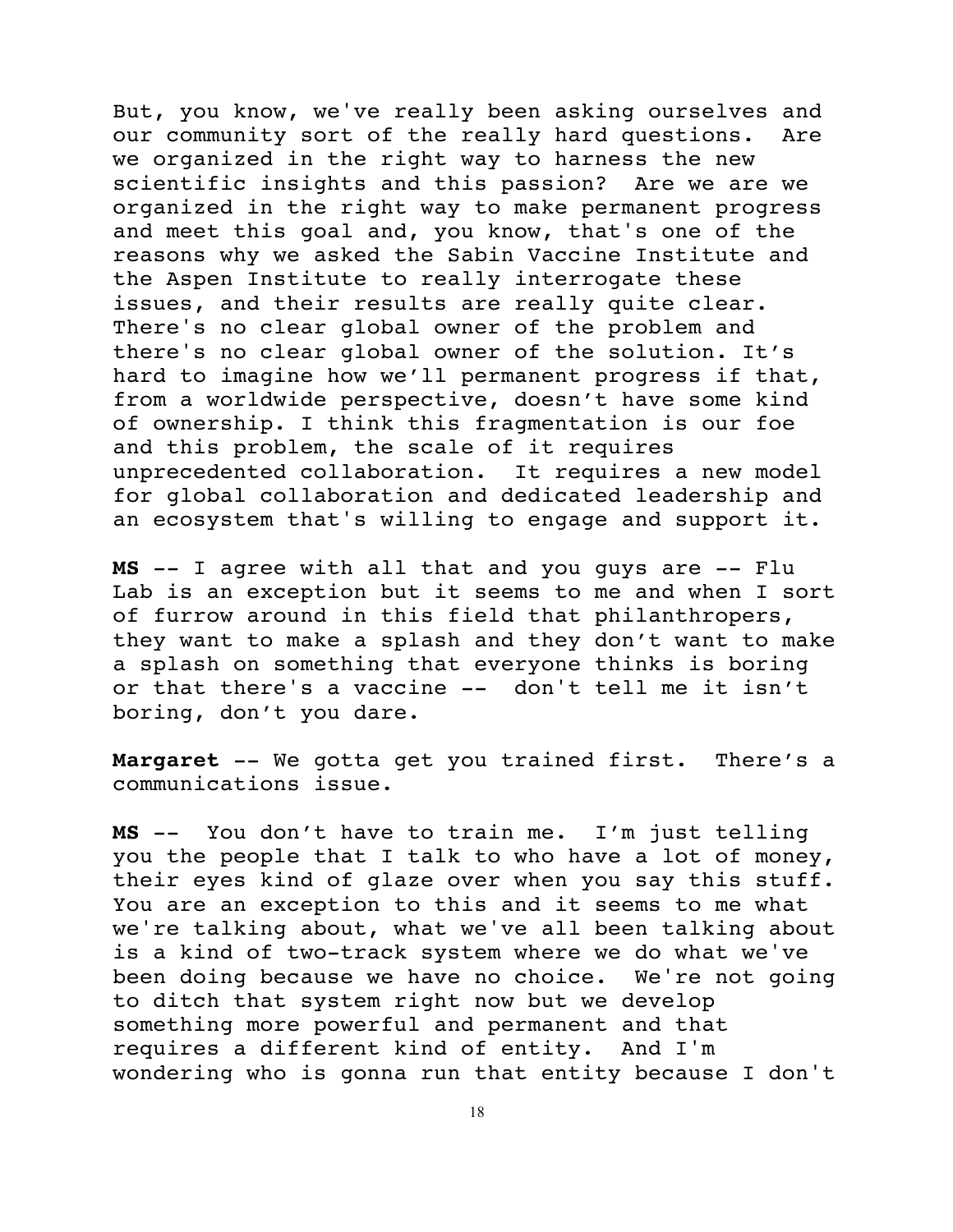really think the government is probably the answer.

**Rick Bright** -- And I'll speak as a government representative. I think you're right on that. I think we are so distracted by so many other things. I have at least 25, 30 different threats in areas I'm focused on. I know NIH NYAD has so many areas as well, and you know where you saw a lot of mobilization even in HIV world when a separate entity set up to focus on HIV vaccines. You know, there is no single focused entity on influenza and I think if there was a single focused entity on influenza, then that target and that time line would be accelerated to bring the best science, bring together those interdisciplinary thoughts.

I mean, we're in this room, we're probably vaccinologists, we're probably immunologists, we're probably working on some vaccine or made some vaccine at some point in our life, but we're not the chemical engineers or the other engineers or the anthropologists or others, who bring critical insight on how you disrupt and deconstruct an age-old problem. We've had these vaccine for 70 years so this is an age-old construct that requires those creative chefs that come out of the kitchen deconstruct the carrot cake and make it look like something different but the best carrot cake you've ever eaten your entire life. We need that for an influenza vaccine and we also need to not forget that for influenza, vaccines aren't the only part of the solution. I mean, it's so easy to get caught up -- if you want to get sexy with influenza, you do stay in the vaccine space. But if you go into the diagnostic space or the therapeutic space or non-pharmaceutical intervention, those are the early steps that will make a huge impact on bending that epidemic curve for seasonal and pandemic outbreak. And so we have to have that single focus entity and focus on stopping influenza, not only on making a vaccine.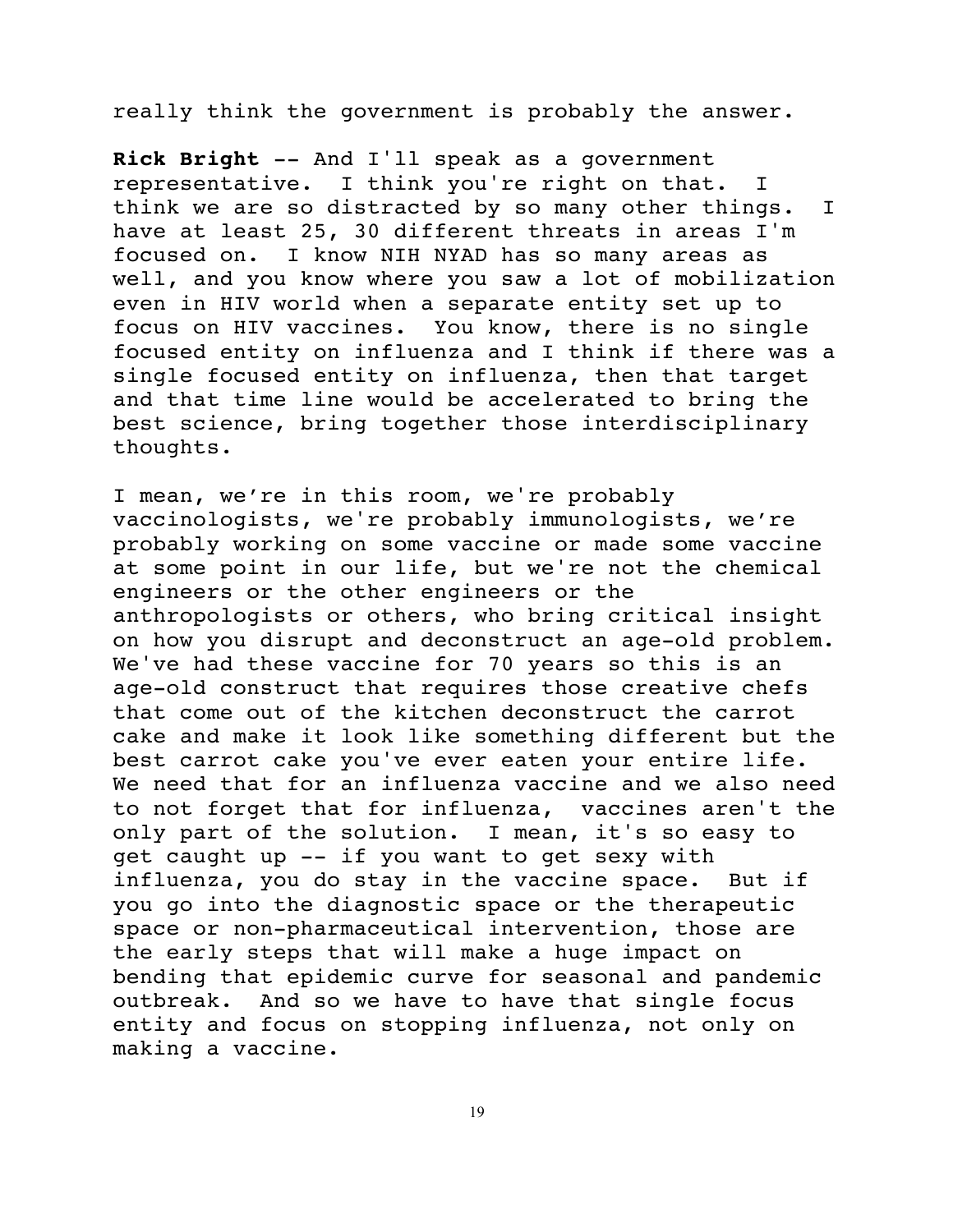**Fauci** -- Yeah. It is -- I mean, in case we haven't figured this out already, this is really very complicated not only from a scientific and public health standpoint but from a perception standpoint.

So, Casey, taking your point, certainly it's not boring when you delve down and see what the ultimate impact is, both cumulatively each year as well as the intermittent time that we get a pandemic. But let me tell you how things really fall into a different category. It's the diversity of what influenza means to the community. For some people, they get the flu, the real flu, not like I have a stomach flu but the real flu. They get better so there's sort of this perception if it's so serious, how come people get flu each year and it isn't a catastrophe?

When you're dealing with a disease like HIV, if you get HIV, it's serious whether you're young, whether you're middle-aged, whether you're old. If you get cancer, that's bad whether you're young, whether it's intermediate, whereas with influenza, for some people, they go throughout life and it doesn't impact them at all. There isn't anybody that's afraid of influenza. If you go in a focus group, when you say, are you afraid of getting HIV if you're at risk, oh, absolutely. Are you afraid of getting cancer? Absolutely. Are you afraid of the flu? Don't bother me. I mean, that's the reality of how people perceive flu.

As Rick said, we're responsible for a variety of diseases, making countermeasures, malaria, tuberculosis, zika, ebola. We're in the middle of ebola right now so you go to the DRC, where I went to a week and a half ago to visit our sites, and you ask somebody, are you worried about influenza, they'll laugh at you. What are you talking about, influenza? They don't vaccinate their people for influenza because they have enough problems with malaria and tuberculosis and now Ebola. So it is a perception,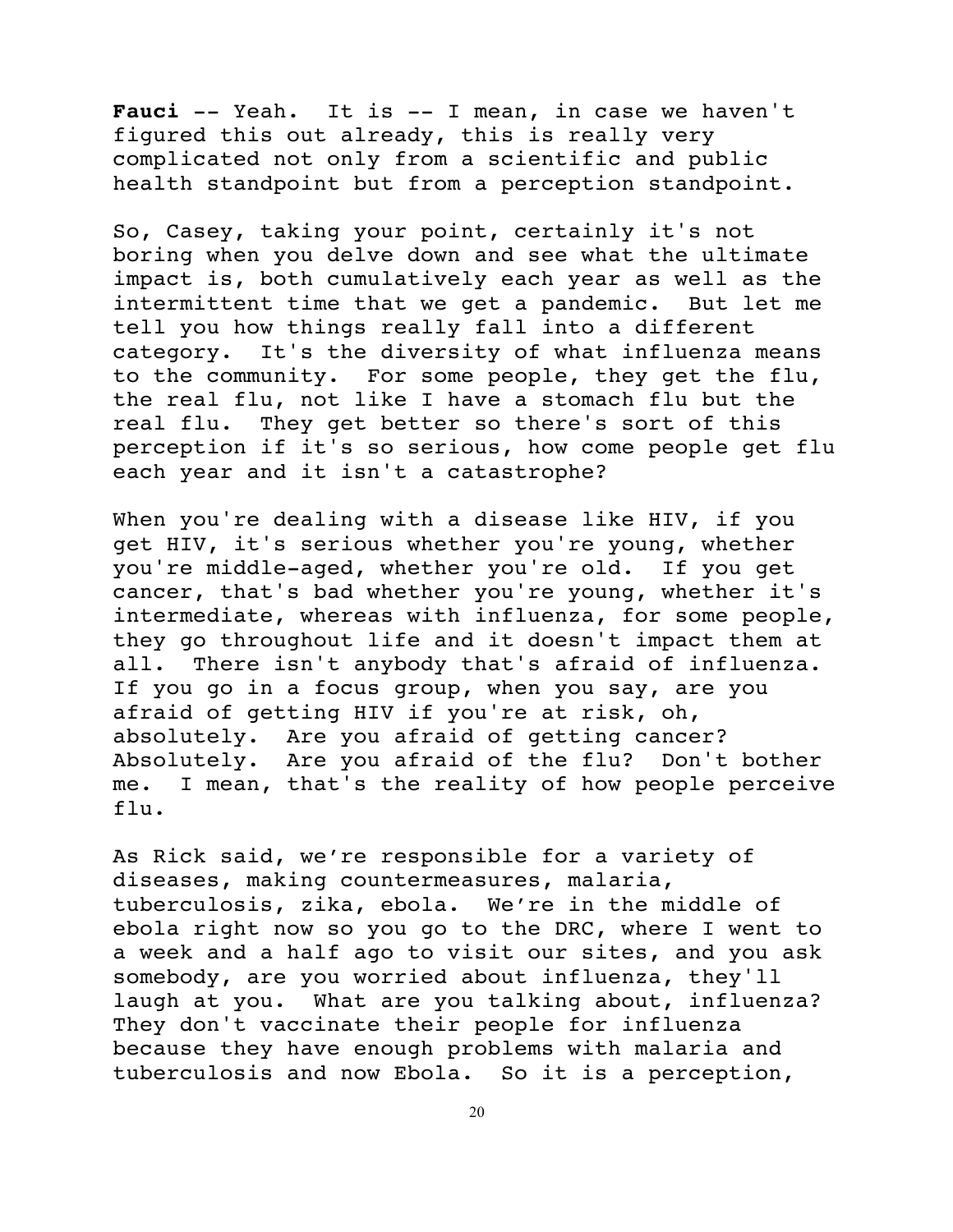which is a misperception, that it is not a serious disease but as Casey said, hundreds of thousands of people die of it each year and when you get a pandemic, millions and millions of people. So we really do have a problem of how the world perceives influenza and it's going to be very difficult to change that unless you do it from within and say, I don't care what your perception is, we're going to address the problem in a disruptive way and in an iterative way because you do need both.

**MS** -- In the long run, over time, amortised, if the 2009 pandemic had been much more deadly, would that have ended up being a better thing for humanity?

Fauci -- Would it have been -- no, no, because I mean, we had -- not as certainly as serious as the 1918 but we had a pretty bad pandemic in 1957 in 1968. That didn't change didn't change much.

**MS** -- But wasn't that before -- I mean, don't we have some bio-technological tools, you know, at our disposal that we didn't then?

Fauci -- Absolutely, absolutely.

**Margaret** -- The sad truth is that when there's a major crisis, it focuses attention and usually resources, and some significant mobilization falls. It doesn't necessarily mean that we are using resources in the best way possible, though, because it's done in the moment of crisis and there's, you know, throwing money at things that sound good without them being thought through. And then there's what we used to call the ushaped curve of concern, where there's the initial increase in interest and resources and then when the problem fades and other problems emerge instead, then everything drops off. And, you know, I think we've been in that with many different outbreaks of disease and flu to some degree as well. I think part of what, you know, Casey was pointing out and others on this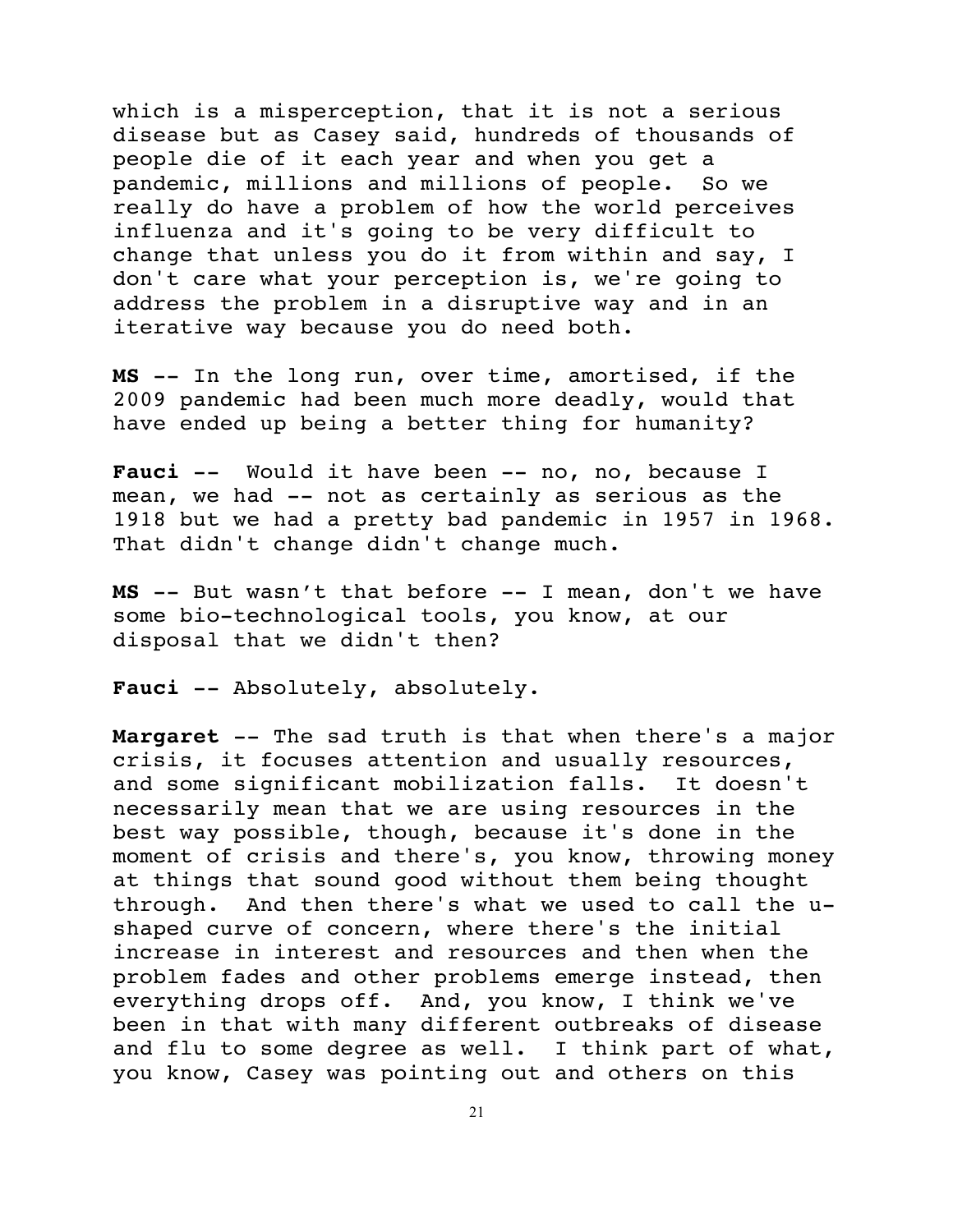panel were pointing out is that we need, number one, this time to be different and we also need to really organize ourselves in a way where there will be accountability for sustained action and not just response.

**MS** -- So let's talk about the science a little bit more. Craig Venter, who is a controversial person but interesting to me, has written that he thinks we ought to have a vaccine such that if you take off in a plane from Hong Kong and are infected, by the time your plane lands in New York, there ought to be a vaccine assembled and deliverable to you. How crazy is that, how far are we from that? Are we ever going to get there?

**Rick Bright** -- I'm not gonna say how far away but I don't think that's too crazy. I think that if we move towards the era of synthetic-based vaccines, I think we remove the tendencies of thinking the vaccine has to be something that we have grown into something else, in an egg cell or insect cell, any type of dependency and growth. If we can move into more synthetic, the nucleic, acid-based, messenger RNAbased, those sequences can be rapidly shared around the world. Enzymes that can synthesize the small fragments of the messenger RNA necessary to go into a vaccine can be made in a shoebox-sized system right now, which is translatable into a 3d printer-like or inkjet printer-like thing.

Now putting those in a system to print those on a patch that a self-administered vaccine could happen, the technologies are out there. We haven't demonstrated their true effectiveness and the ability for a vaccine but it is not too crazy to think that an outbreak of a novel avian virus could occur in China somewhere. We could get the RNA sequence from that, beam it to a number of regional centers, if not local, if not even in your home at some point, and print those vaccines on a patch and self-administer. We're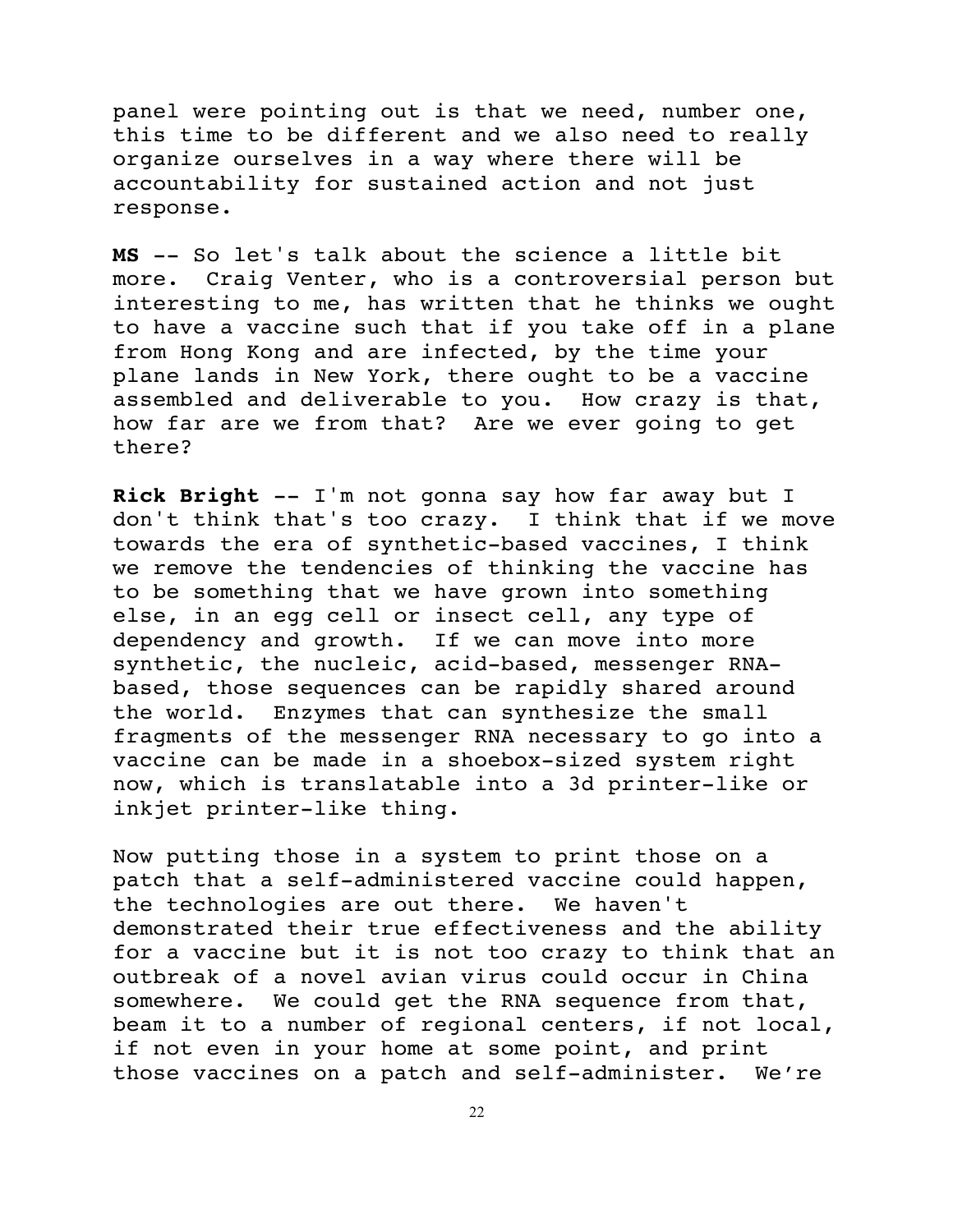a ways out but the technology is there to be adapted, assembled, to put a futuristic view of a rapid response to an emerging novel threat.

**MS** -- How much more do we need to know about immunology to get this right?

**Fauci** -- Well, I mean, not immunology in general but the immunology associated with protection against flu. We didn't mention it but I'll just briefly mention it now because it is important is that one of the other complicating issues with flu is that as the human species evolved, you developed an adaptive immune system, which means that if you get exposed to something and then later on, you get exposed to the same or similar thing, your body will remember it and make a good immune response. That really helps you, it saves civilization, it's very good in the immune system.

The trouble with influenza is that since it changes a little bit, your body for the first influenza you get exposed to, every time you get exposed to subsequent things that are a little bit different -- because if I get exposed to measles and get measles and then a year or two or three or four from now, I get exposed to measles again, I'm protected because my body sees that measles and is gonna make a good response against the virus.

With influenza, there's a thing called imprinting. People refer to it somewhat inappropriately as original anagenic sin. And if you get exposed to an h1n1 when you're an infant, every time you see any influenza, be it h3n2 or h2n2, your body is gonna make a response against that but it's going to be very distracted and it's going to back and make h1n1. I was born in an h1n1 year and when I get exposed to h3n2, my body will want to make a response to h1n1 as well as

h3n2, so it gets distracted.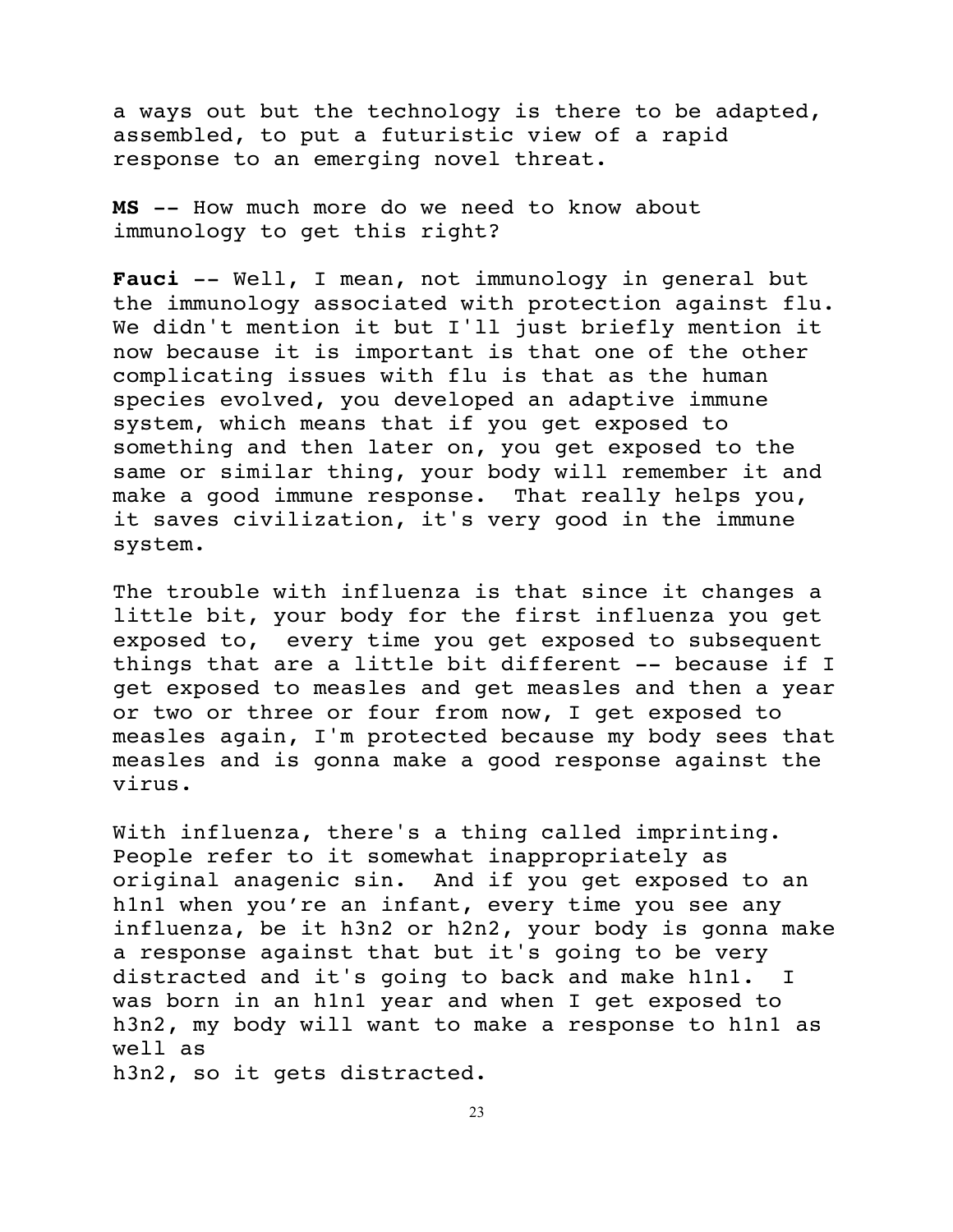So getting back to what you ultimately want to do, and I think Casey mentioned it. When you do get a universal flu vaccine, you're going to want to give it to six-month-old kids because the universal flu vaccine even for me at my age is not going to be universal. It's going to call up other things that I've been exposed to. So to answer your question, Michael, we know a lot about the immune system but influenza, by the way it induces a response, really complicates the immunological response to it.

**Rick Bright** -- One of the interesting things about that, too, of where technology is going -- when you're thinking about synthetic- based vaccines, we're also driving in synthetic-base monoclonal antibody production in vivo. So at the same time, you could or someone could put that vaccine dose messenger RNA into a patch or a way to administer it to your body. They can also deliver this same messenger RNA sequence for a monoclonal antibody. So you could actually help the immune system while it's making that immune response to the vaccine by delivering an encoded monoclonal antibody. So you can have an antibody response come up within a period of hours that would bridge your body while you're making the immune response, even if it's maybe a partial immune response, to the vaccine strain. So -- I must be speaking too much. The combination of helping the vaccine response by coupling it with synthetic delivery, rapid delivery of a monoclonal antibody or other sort of passive immunity might be an approach to give us that rapid protective immune response.

**MS** -- I don't want to beat up on industry too much. Well, I don't mind beating up on the industry but how eager are they -- presumably, there would be a profit incentive even for a universal vaccine. There's a lot of people who would need it. How eager our industry players in your experience -- maybe Peggy would be the first to answer this -- to embrace something new like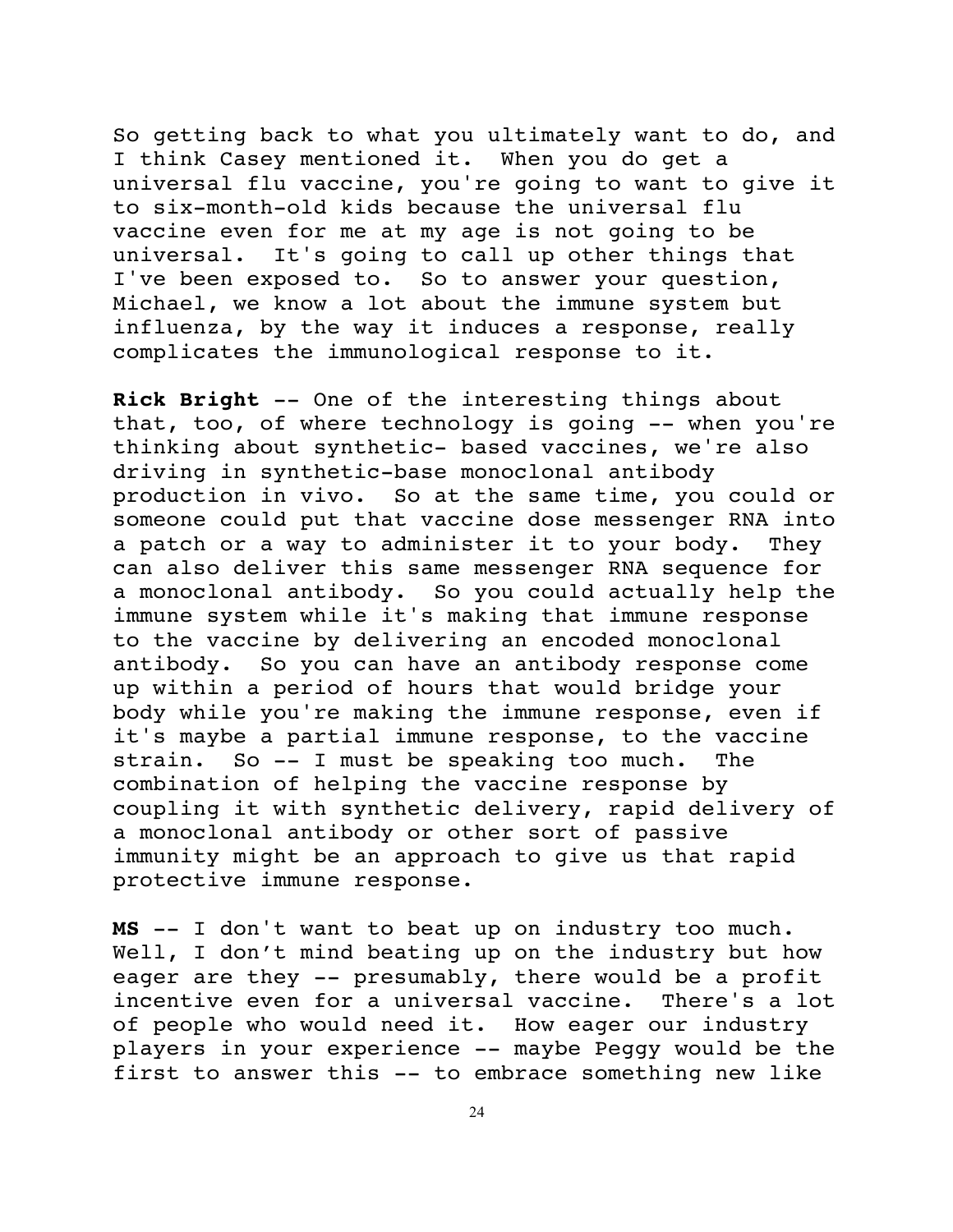## that?

**Margaret** -- You know, I think that there are certainly companies big and small that absolutely would. I think, you know, we've seen -- Tony was mentioning the Ebola outbreak. You know, we've seen several major companies and some smaller ones step up to the plate in ways that aren't really benefitting their bottom line but are important in terms of public health. But I think we do have to try to create a context for them to do this in which they will get rewarded. Some of it is appreciation, some of it is, you know, the sense of contributing and, you know, really harnessing science for the benefit of humanity. Andsome of it is helping to decrease some of the barriers and the uncertainty in the process, and I think that goes back to the collaboration. I think what we really have to think about is how to align the different capabilities, the different funding streams, the different incentives towards a common goal. And for the industry, I think it is really, really important for them to not feel that they're just going to sort of walk off a cliff with a completely new approach without any idea whether it will be successful.

So I think, you know, what we've seen in various areas and certainly something -- a lesson I learned when I was Commissioner of the Food and Drug Administration is that the sooner everybody can sit at the table, government, industry, academic researchers, and in many cases, the people who are actually going to have to either consume or deliver the product as well, and really get together map out a plan and sort of identify what are the critical questions to ask an answer? What are the unknowns scientifically, what are the unknowns in terms of the regulatory process and and what's the level of risk that people are willing to accept and how can we reduce some of that, either through financial incentives or guaranteed purchase or, you know, really clarifying and making more predictable the regulatory questions as well.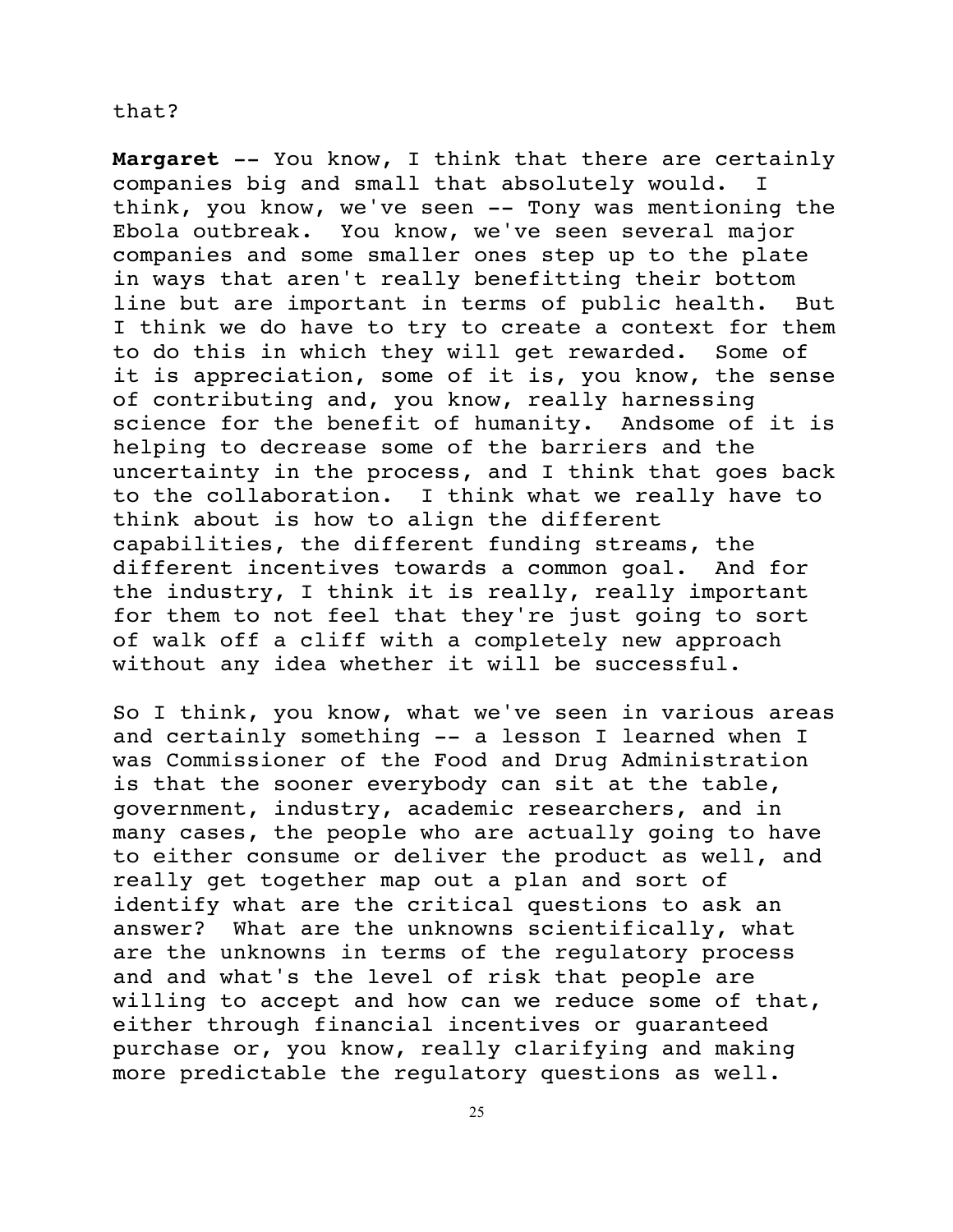**Casey** -- I think to add to that, Peggy, sort of part of it getting everybody around the table sort of it acknowledging of what everyone's strengths are at that table, and then what's really hard for those individual organizations to do and take on. I think that's that's that -- there's a potential role for philanthropy to play there, too, and have a role at the table.

**Margaret** -- Absolutely.

**Casey** -- I think we are in a position to take on a little bit more risk to, you know, open to a little bit more experimentation with methods and how we do things. That's what I think is unique about Flu Lab and it's unique about other philanthropies, and I think playing -- they could play a really important role there and fund a set of sort of bolder, maybe earlier promising concepts but also take on smaller creative initiatives that might have an outsized impact.

**Bruce** -- So what Peggy and Casey just described is the rationale behind that call for an entity. It wasn't necessarily a building with a logo but it was just putting it all together. And I think it's important that when the group looks at this, they recognize that calling for some of this wasn't easy. Do we need another global this or that? But the recognition of, given the urgency and given the importance of this and given we heard about the risk, it really was worth pursuing that to try to figure out how best to align all those different things that Peggy laid out to make sure everybody's around the table, and it would advance things rather than keeping things in their own lands.

**MS** -- So that report has been out for a little while now. Are you finding that it's catching on?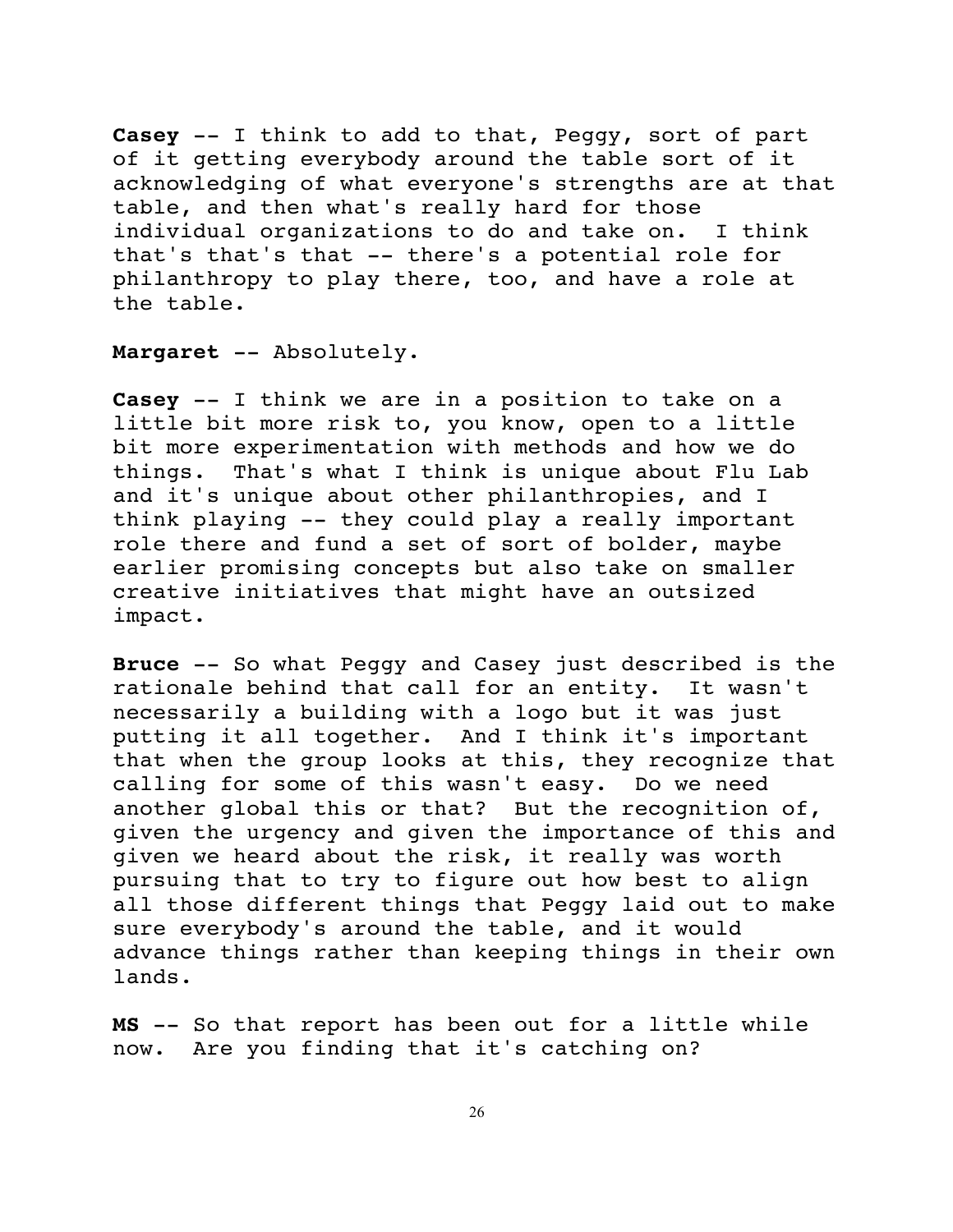**Bruce** -- What does catching on mean? It was released in July. We've talked about it a lot. It's gotten a lot of attention. I think the group was wise in prioritizing what they called for. They called for this entity, which again is this collaboration we talked about. They've called for the need to to infuse innovation, to find some of these people who we don't know might be part of the problem to come into this, and to try to think about how we talk about this differently so that your stomach flu doesn't keep us from making progress.

**MS** -- We only have a couple of minutes. I was wondering what people think is the single biggest obstacle. Is it money? If we just had a ton of money focused on this problem, would that make it go away?

**Fauci** -- It wouldn't make it go away but I think an infusion of more resources would bring people into the field that would not normally be into the field because scientists do that. They do things that are interesting to them but they also follow the money. And I think an infusion won't make it go away but an infusion of resources I think are gonna bring some people who are interested in other fields to add a fresh new look, so I think it would make a difference.

**MS** -- And does that have to be something that comes from philanthropy, does it have to be something that comes from the United States Congress, a little of both? I mean, where do we get the financial firepower to do something that hasn't been done?

Fauci -- I think both. I think it's -- it's not just unidimensional. I mean, clearly, there's movement and discussion at least in the Congress. I mean, we have fiscal constraints now but, I mean, people like Ed Markey and Rosa DeLauro have been talking about the need to make a substantial infusion of resources into the entire field, not only the field of science to get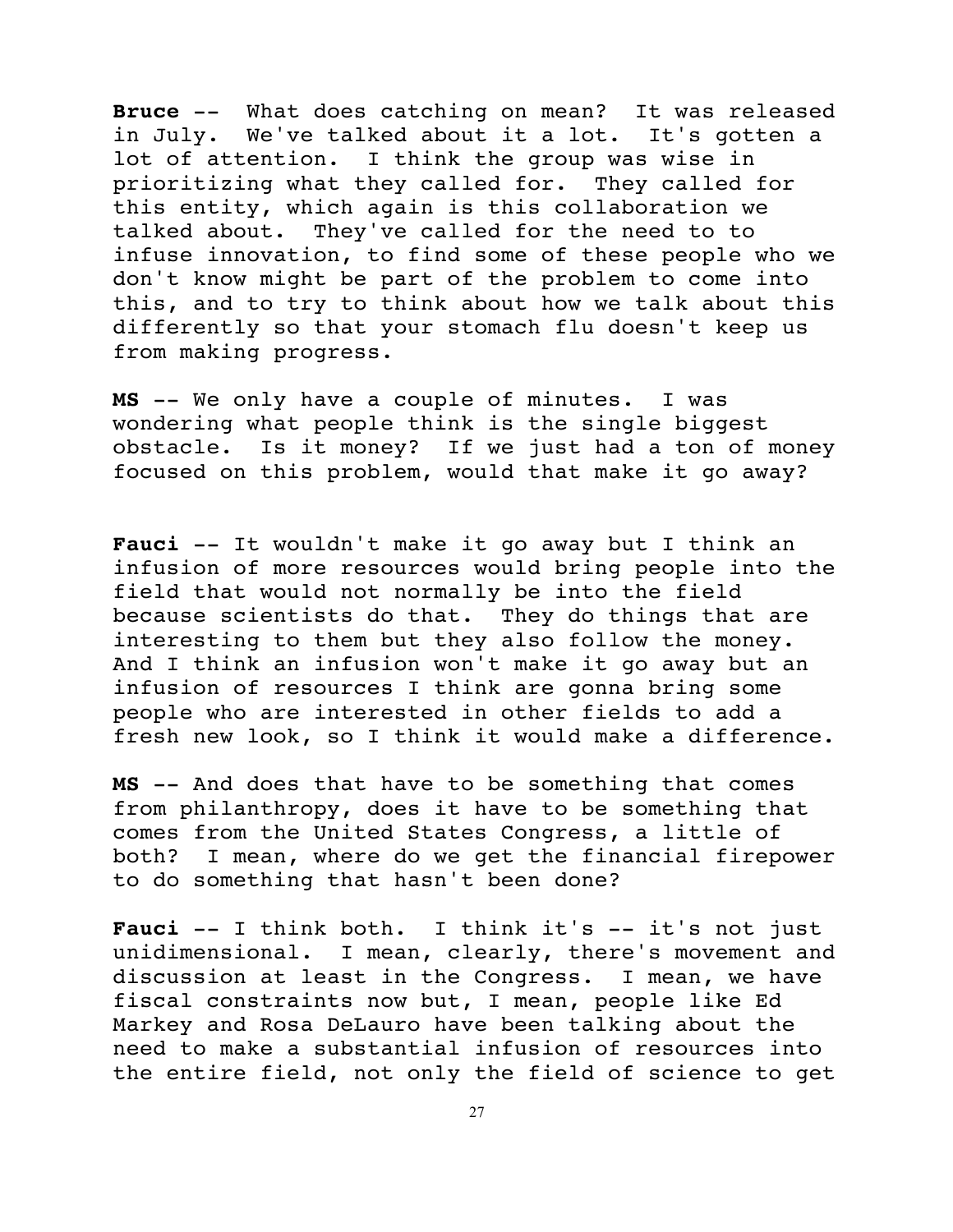new discovery and innovation but also in the field of developing better processes to make the vaccines. And that president's executive order actually specifically talks about the kinds of things that need to be done. It doesn't mention resources in it but it clearly delineates the kinds of things that we're talking about.

**MS** -- Do orders like that spur resources to get allocated?

**Fauci** -- Anything that calls attention to the kinds of things that are going on into the problem would either directly or indirectly at least bring attention to the need for resources.

**Margaret** -- And I think we just we really do need to have some accountability. We can't just keep talking. We have to really demonstrate progress towards goals and I think that, you know, that's part of what - again, what the Aspen Sabin group tried to do, was to sort of define some things that need to get done and create a system of accountability.

**Rick** -- Mike, I think -- I know we're out of time.

**MS** -- Keep talking.

**Rick** -- I do think we need this moment of energy, this burst that complements everything that we've been doing for these years and collecting lots of information. This advocacy group that is single focus, that goes to Congress, goes around the world. People are dying. The urgency -- the time is now and this group is focused on it. It is the advocacy group, it is the lobby group, it is whatever the group does. But it's got to get money from philanthropy, it's got to get money from government. It's got to not be distracted by these cycles and bureaucracy to get the job done.

**MS** -- We're out of time. Things are flashing at me.